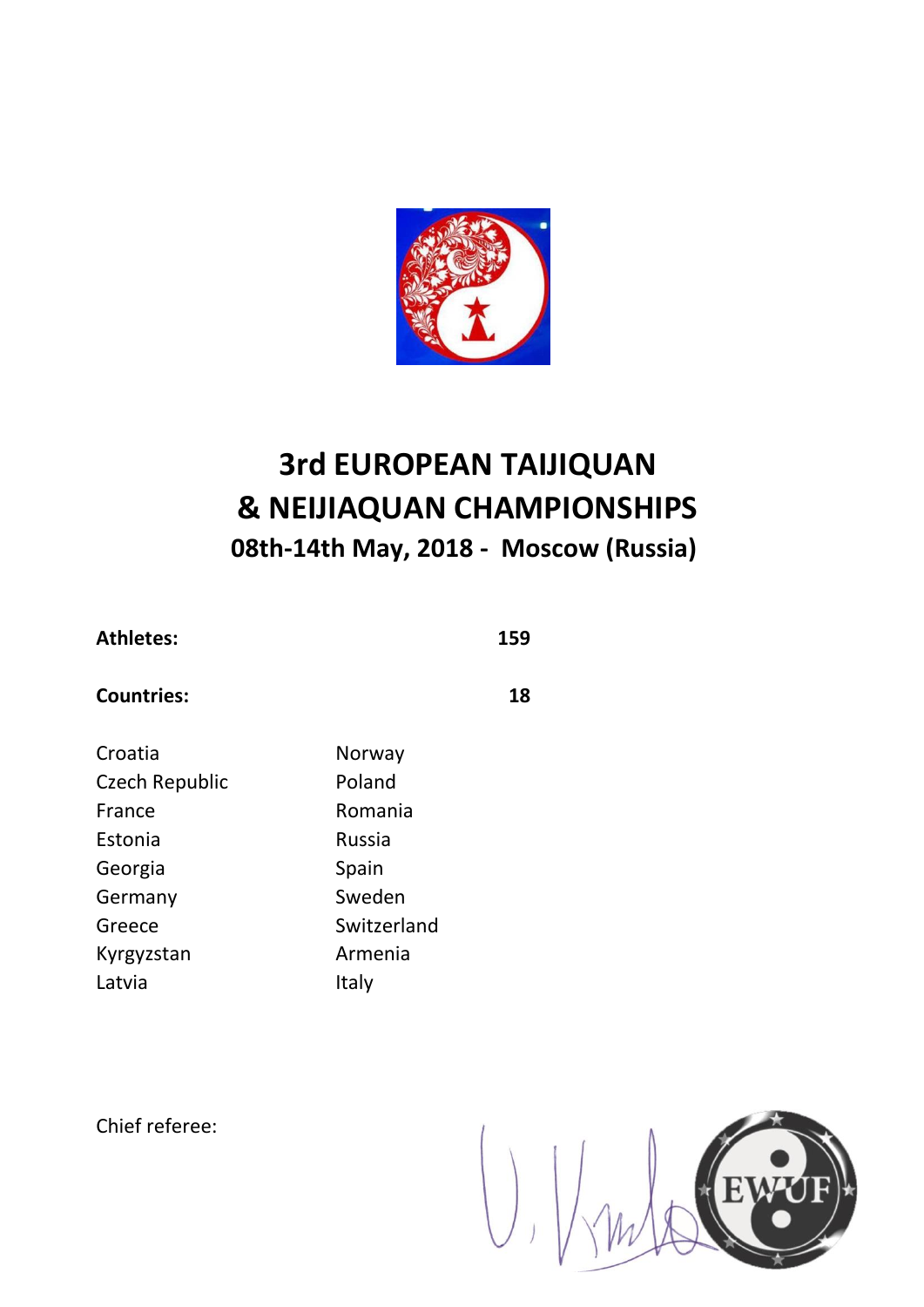

**JUDGES LIST**



EV

| <b>Chief referee</b>                     | Urs Krebbs                      | Switzerland          |
|------------------------------------------|---------------------------------|----------------------|
| Chief scheduler-recorder Iraida Grebneva |                                 | Russia               |
|                                          |                                 |                      |
| <b>Jury of Appeal</b>                    | <b>Gleb Muzrukov</b>            | Russia               |
|                                          | Di Guoyong                      | China                |
|                                          | Liu Tierong                     | China                |
|                                          | <b>Byron Jacobs</b>             | Cyprus               |
|                                          |                                 |                      |
| <b>Head Judge</b>                        | <b>Stewart Beckett</b>          | <b>Great Britain</b> |
| <b>Head Judge</b>                        | Anastasia Budz-Preobrazhenskaya | Russia               |
|                                          |                                 |                      |
| <b>Judges</b>                            | Aleksandr Abramov               | Russia               |
|                                          | <b>Anatoliy Gribanov</b>        | Russia               |
|                                          | Beka Zhorzholadze               | Georgia              |
|                                          | Daria Tarasova                  | <b>Russia</b>        |
|                                          | Eloy Nino Ortega                | Spain                |
|                                          | <b>Evgeniy Goman</b>            | Russia               |
|                                          | Evgeniya Boykova                | Russia               |
|                                          | Li Min Hua                      | Sweden               |
|                                          | <b>Marcantonio Matta</b>        | <b>Italy</b>         |
|                                          | <b>Natig Veliev</b>             | Russia               |
|                                          | Olga Dolgikh                    | Russia               |
|                                          | Rimma Nokhova                   | Russia               |
|                                          | Roman Vlasenko                  | Latvia               |
|                                          | Sergey Syschikov                | Russia               |
|                                          | Sisak Manukian                  | Russia               |
|                                          | Taisia Pak                      | Russia               |
|                                          | <b>Vitaliy Luzin</b>            | Russia               |
|                                          | Yuri Belov                      | Russia               |
|                                          |                                 |                      |

Chief referee: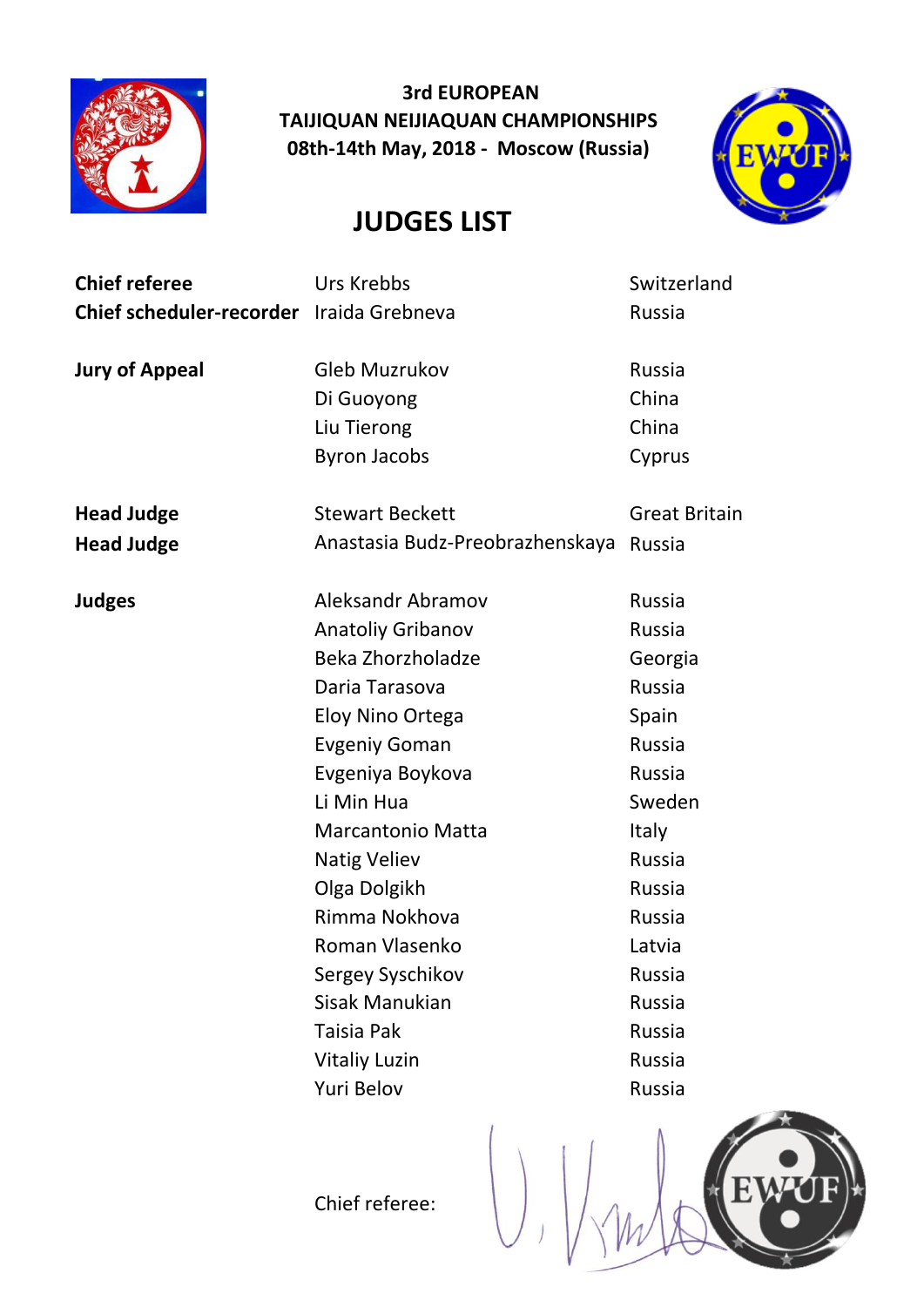### **"Compulsory Taijiquan Routines | Female | Adults 18-44 years"**

| #            | <i><b>Athlete</b></i>            | <b>Country</b> | <b>Score</b> |
|--------------|----------------------------------|----------------|--------------|
| $\mathbf{1}$ | Astri Norea Humla                | Sweden         | 8,82         |
|              | 2 Fanny Soo-Kyung Schlatter Wang | Switzerland    | 8,64         |
| 3            | Alba Nino Gonzalez               | Spain          | 8,58         |
| 4            | Cristina Luces Del Rio           | Spain          | 8.42         |
| 5            | Beatriz Llada Menendez           | Spain          | 7.97         |

#### **"Compulsory Taijiquan Events | Male | Adults 18-44 years"**

| #            | Athlete                  | <b>Country</b> | <b>Score</b> |
|--------------|--------------------------|----------------|--------------|
| $\mathbf{1}$ | Sergey Sukhovey          | Russia         | 8,8          |
| 2            | Raul Lopez Moreno        | Spain          | 8.32         |
| 3            | <b>Mathias Sandstrom</b> | Sweden         | 7.8          |
| 4            | Konstantinos Grivas      | Greece         | 7.71         |

### **"New IWUF-Taijiquan (Yang, Chen styles) | Female | Adults 18-44 years"**

| #  | <b>Athlete</b>                 | <b>Country</b>       | <b>Score</b> |
|----|--------------------------------|----------------------|--------------|
| 1  | Martina Slaba                  | Czech Republic       | 9,17         |
| 2  | Nino Chikhladze                | Georgia              | 9,08         |
| 3  | Tatiana Shurmistrova           | Russia               | 9,05         |
| 4  | Andrea Apostolache Kiss        | Romania              | 8,89         |
| 5. | Anna Muhamatullina             | Russia               | 8,87         |
| 6  | Yuliya Smirnova                | Russia               | 8,74         |
| 7  | Aleksandra Bubnovskaya         | <b>Russia</b>        | 8,64         |
| 8  | Carole Bo Ram Autret           | <b>Great Britain</b> | 8,57         |
| 9  | Fanny Soo-Kyung Schlatter Wang | Switzerland          | 8,51         |
| 10 | Anastasija Mitrofanova         | <b>Russia</b>        | 8,37         |
| 11 | Roxana Ileana Vladut           | Romania              | 8,33         |

#### **"New IWUF-Taijiquan Events | Male | Adults 18-44 years"**

| #            | <b>Athlete</b>                | <b>Country</b> | <b>Score</b> |
|--------------|-------------------------------|----------------|--------------|
| $\mathbf{1}$ | Kenneth Qiwei Krebs           | Switzerland    | 9,48         |
| 2            | Vasiliy Kislitsyn             | Russia         | 9,19         |
| 3            | Igor Sinitsyn                 | Russia         | 9,03         |
| 4            | Gianluigi Bisoni              | Italy          | 8,89         |
| 5            | <b>Ezequiel Gago Troitino</b> | Spain          | 8,84         |
| 6            | Vadim Astafiev                | Russia         | 8,76         |
| 7            | Sayat Baghdasaryan            | Armenia        | 8,05         |

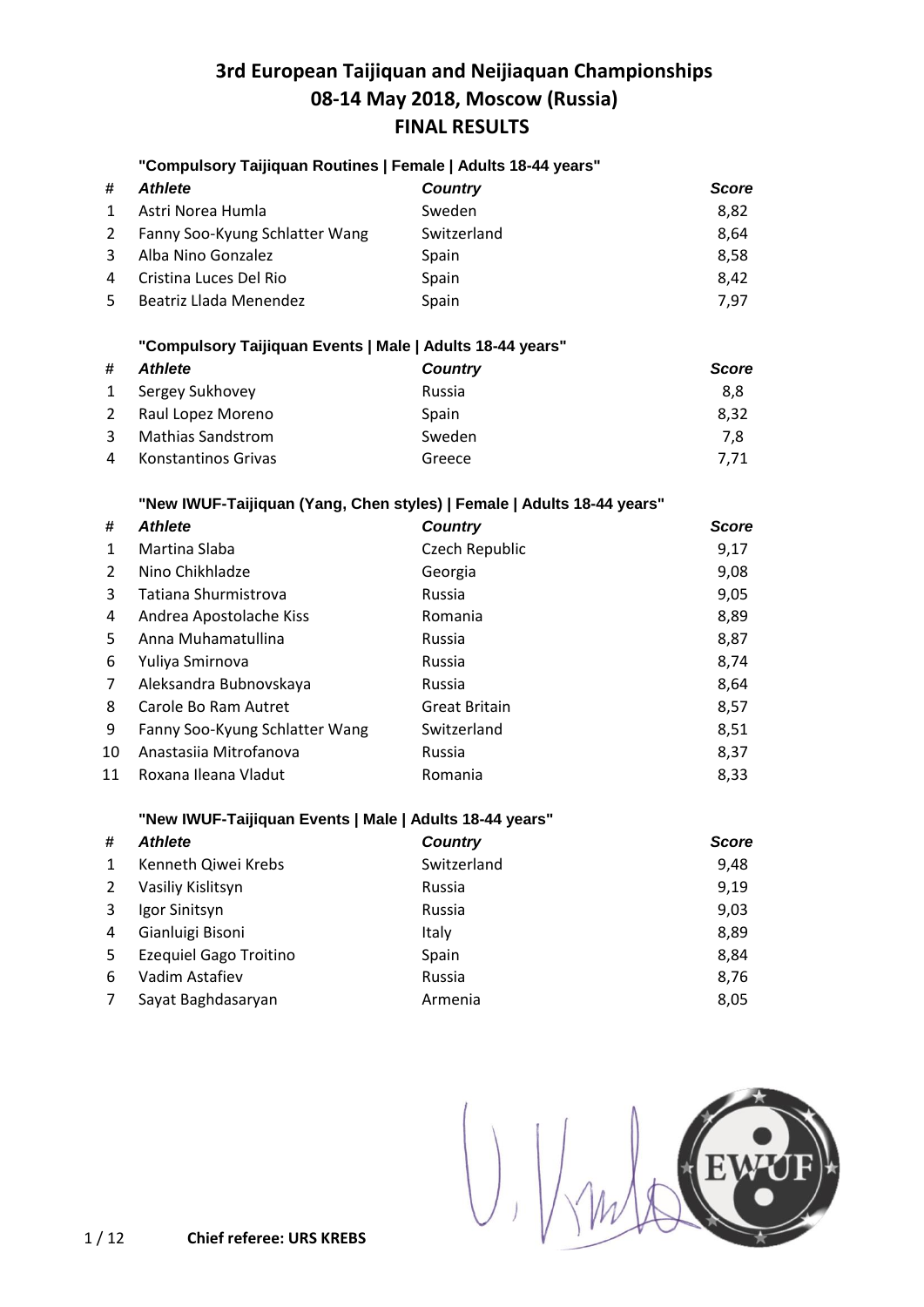#### **"Other Traditional Taijiquan Events | Female | Adults 18-44 years"**

| #            | <b>Athlete</b>              | <b>Country</b> | <b>Score</b> |
|--------------|-----------------------------|----------------|--------------|
| $\mathbf{1}$ | Martina Slaba               | Czech Republic | 9,1          |
| 2            | Tatiana Shurmistrova        | Russia         | 9,08         |
| 3            | Ewa Julia Solarz            | Poland         | 8,98         |
| 4            | Veronika Shteinikova        | Russia         | 8,95         |
| .5.          | Jana Neradova               | Czech Republic | 8,9          |
| 6            | Anna Maria Kubiak           | Poland         | 8,89         |
| 7            | Sandra Potysova             | Czech Republic | 8,84         |
| 8            | Britt Mi Ree Abrahamsen     | Norway         | 8,47         |
| 9            | Karolina Klaudia Kulagowska | Poland         | 8,23         |

### **"Traditional Taijiquan Events | Male | Adults 18-44 years"**

| #              | <b>Athlete</b>                | <b>Country</b> | <b>Score</b> |
|----------------|-------------------------------|----------------|--------------|
| 1              | Kenneth Qiwei Krebs           | Switzerland    | 9,32         |
| $\overline{2}$ | Pavel Vashkevich              | Russia         | 9,23         |
| 3              | Sergey Sukhovey               | Russia         | 9,11         |
| 4              | Vasiliy Kislitsyn             | Russia         | 9,08         |
| .5             | Claudiu Mihaila               | Romania        | 8,61         |
| 6              | <b>Ezequiel Gago Troitino</b> | Spain          | 8,55         |
| 7              | Jiri Hauska                   | Czech Republic | 8,52         |
| 8              | Simone Della Giustina         | Italy          | 8,37         |
| 9              | Raul Lopez Moreno             | Spain          | 8,29         |

#### **"Traditional Yang style Taijiquan Events | Female | Adults 18-44 years"**

| #              | <b>Athlete</b>              | <b>Country</b> | <b>Score</b> |
|----------------|-----------------------------|----------------|--------------|
| $\mathbf{1}$   | Anna Maria Kubiak           | Poland         | 8,93         |
| 2              | Olga Romanova               | Russia         | 8,86         |
| 3              | Ewa Julia Solarz            | Poland         | 8,65         |
| 4              | Yuliya Smirnova             | Russia         | 8,63         |
| 5              | Anna Muhamatullina          | Russia         | 8,57         |
| 6              | Karolina Klaudia Kulagowska | Poland         | 8,52         |
| $\overline{7}$ | Liubov Seriakova            | Kyrgyzstan     | 8,43         |
| 7              | Alba Nino Gonzalez          | Spain          | 8            |
| 8              | Cristina Luces Del Rio      | Spain          | 7,55         |
| 9              | Beatriz Llada Menendez      | Spain          | 7,47         |

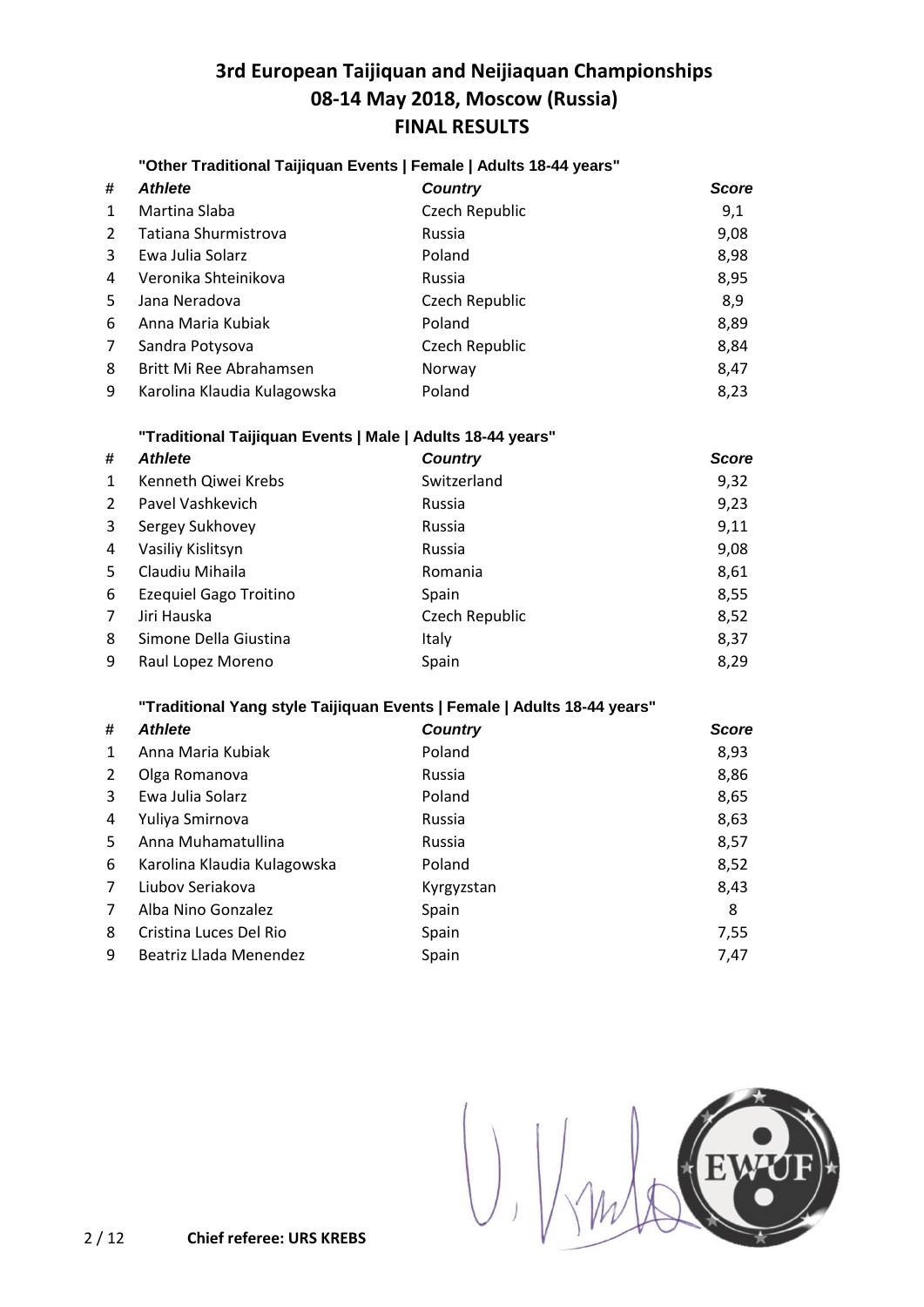### **"Bagua and Xingyi Barehand Events | Female | Adults 18-44 years"**

| #   | <b>Athlete</b>         | <b>Country</b> | <b>Score</b> |
|-----|------------------------|----------------|--------------|
| 1   | Anna Shataeva          | Russia         | 9,03         |
| 2   | Olga Romanova          | Russia         | 8,85         |
| 3   | Eles Kokumbek Kyzy     | Kyrgyzstan     | 8,81         |
| 3   | Olga Sadilenko         | Russia         | 8,8          |
| 4   | Aleksandra Tolstikova  | Russia         | 8,64         |
| .5. | Sonia Abis             | Italy          | 8,59         |
| 6   | Anastasiia Mitrofanova | Russia         | 8,37         |

#### **"Bagua and Xingyi Barehand Events | Male | Adults 18-44 years"**

| #            | <b>Athlete</b>        | <b>Country</b> | <b>Score</b> |
|--------------|-----------------------|----------------|--------------|
| $\mathbf{1}$ | Radik Zaripov         | Russia         | 9,03         |
| 2            | Alessandro Piras      | Italy          | 8,7          |
| 3            | Oleg Khandeshin       | Russia         | 8,69         |
| 4            | Andrey Morkovkin      | Russia         | 8,69         |
| 5            | Ruslan Razzarenov     | Russia         | 8,68         |
| 6            | Ivo Zedda             | Italy          | 8,68         |
| 7            | Aleksandr Kiselev     | Russia         | 8,59         |
| 8            | Yurii Oshev           | Russia         | 8,54         |
| 9            | <b>Dmitri Toropov</b> | Germany        | 8,02         |

### **"Other Compulsory Taijijian Events | Female | Adults 18-44 years"**

| #              | <b>Athlete</b>          | <b>Country</b>       | <b>Score</b> |
|----------------|-------------------------|----------------------|--------------|
| $\mathbf{1}$   | Andrea Apostolache Kiss | Romania              | 8,96         |
| 2              | Nino Chikhladze         | Georgia              | 8,88         |
| 3              | Martina Slaba           | Czech Republic       | 8,86         |
| 4              | Yuliya Smirnova         | Russia               | 8,6          |
| 5 <sup>1</sup> | Carole Bo Ram Autret    | <b>Great Britain</b> | 8,57         |
| 6              | Aleksandra Bubnovskaya  | Russia               | 8,27         |

### **"Compulsory Taijijian Events | Male | Adults 18-44 years"**

| # | <b>Athlete</b>                | <b>Country</b> | <b>Score</b> |
|---|-------------------------------|----------------|--------------|
| 1 | Kenneth Qiwei Krebs           | Switzerland    | 9,23         |
| 2 | Gianluigi Bisoni              | Italy          | 9,18         |
| 3 | Pavel Vashkevich              | Russia         | 9,13         |
| 4 | Igor Sinitsyn                 | Russia         | 9,09         |
| 5 | Vadim Astafiev                | Russia         | 8,51         |
| 6 | <b>Ezequiel Gago Troitino</b> | Spain          | 8,44         |
| 7 | Konstantinos Grivas           | Greece         | 7,92         |

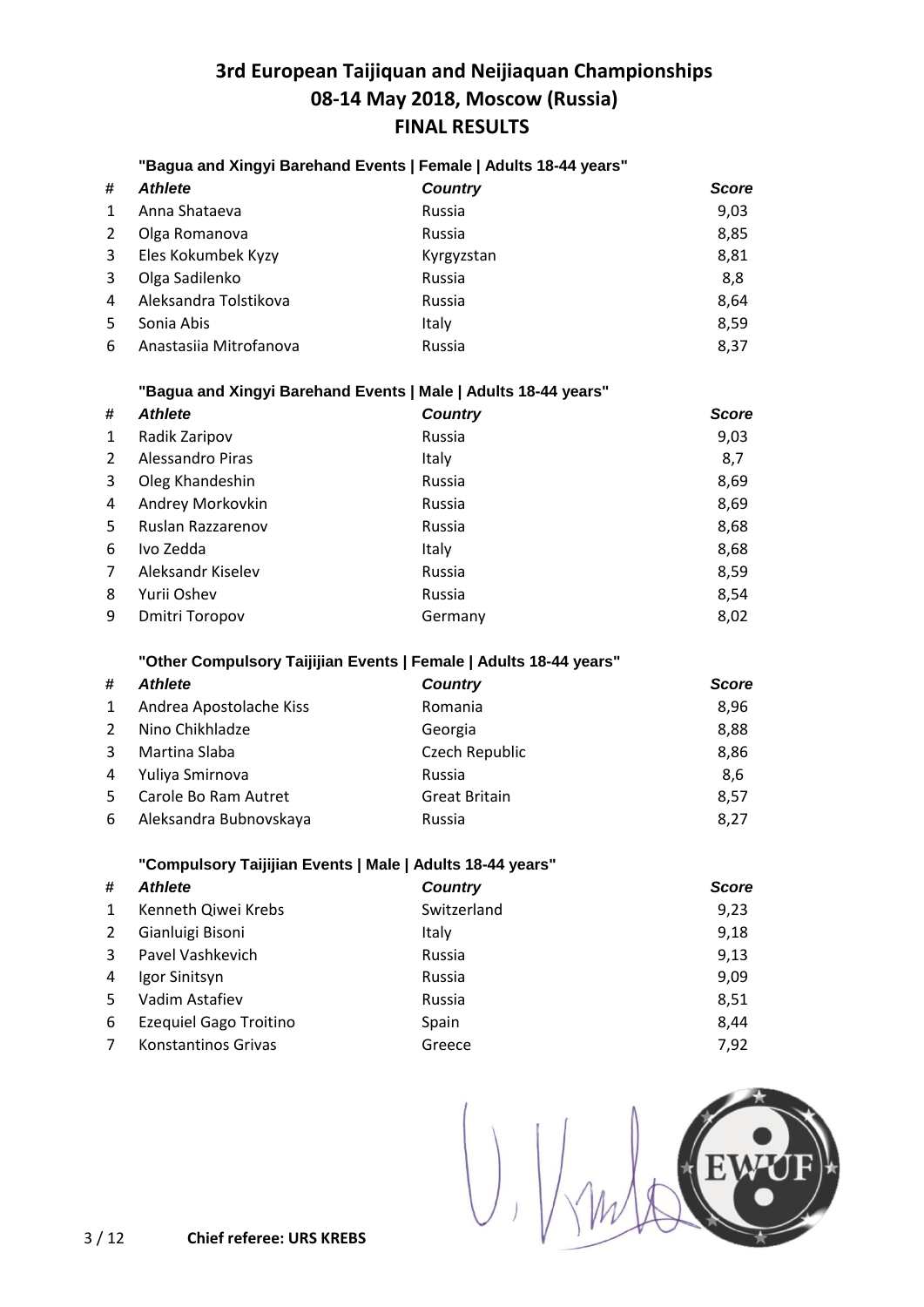### **"Compulsory Taijijian 42 forms | Female | Adults 18-44 years"**

| # | Athlete                          | <b>Country</b> | <b>Score</b> |
|---|----------------------------------|----------------|--------------|
|   | 1 Astri Norea Humla              | Sweden         | 8.51         |
|   | 2 Fanny Soo-Kyung Schlatter Wang | Switzerland    | 8.38         |
|   | 3 Roxana Ileana Vladut           | Romania        | 8.18         |

### **"Taiji Yang Style Short Weapon Events | Female | Adults 18-44 years"**

| #            | <b>Athlete</b>         | <b>Country</b> | <b>Score</b> |
|--------------|------------------------|----------------|--------------|
| $\mathbf{1}$ | Anna Maria Kubiak      | Poland         | 9,09         |
| 2            | Tatiana Shurmistrova   | Russia         | 9,07         |
| $\mathbf{3}$ | Anastasiia Mitrofanova | Russia         | 8,7          |
| 4            | Alba Nino Gonzalez     | Spain          | 8,56         |
| .5.          | Liubov Seriakova       | Kyrgyzstan     | 8,48         |
| .5.          | Cristina Luces Del Rio | Spain          | 8,25         |
| 6            | Beatriz Llada Menendez | Spain          | 8,07         |

### **"Internal Styles Short Weapon Events | Male | Adults 18-44 years"**

| #  | <b>Athlete</b>        | <b>Country</b> | <b>Score</b> |
|----|-----------------------|----------------|--------------|
| 1  | Jakob Erik Isaksson   | Sweden         | 9            |
| 2  | Oleg Khandeshin       | Russia         | 8,98         |
| 3  | Ivo Zedda             | Italy          | 8,97         |
| 4  | <b>Dmitriy Minin</b>  | Russia         | 8,9          |
| 5. | Alessandro Piras      | <b>Italy</b>   | 8,82         |
| 6  | Ruslan Razzarenov     | Russia         | 8,59         |
| 7  | Shakur Zakirov        | Russia         | 8,52         |
| 8  | <b>Dmitri Toropov</b> | Germany        | 8,43         |
| 9  | Mario Simon Garcia    | Spain          | 8,28         |
| 10 | Radik Zaripov         | Russia         | 0            |

### **"Taiji Short Weapon Events | Male | Adults 18-44 years"**

| #           | <b>Athlete</b>                | <b>Country</b> | <b>Score</b> |
|-------------|-------------------------------|----------------|--------------|
| 1           | Sergey Sukhovey               | Russia         | 9,05         |
| $2^{\circ}$ | <b>Ezequiel Gago Troitino</b> | Spain          | 8,93         |
| 3           | Vasiliy Kislitsyn             | Russia         | 8,92         |
| 4           | Claudiu Mihaila               | Romania        | 8,78         |
| 5           | Simone Della Giustina         | Italy          | 8,63         |
| 6           | Jiri Hauska                   | Czech Republic | 8,25         |
| 7           | Raul Lopez Moreno             | Spain          | 8,17         |
| 8           | <b>Mathias Sandstrom</b>      | Sweden         | 8,03         |

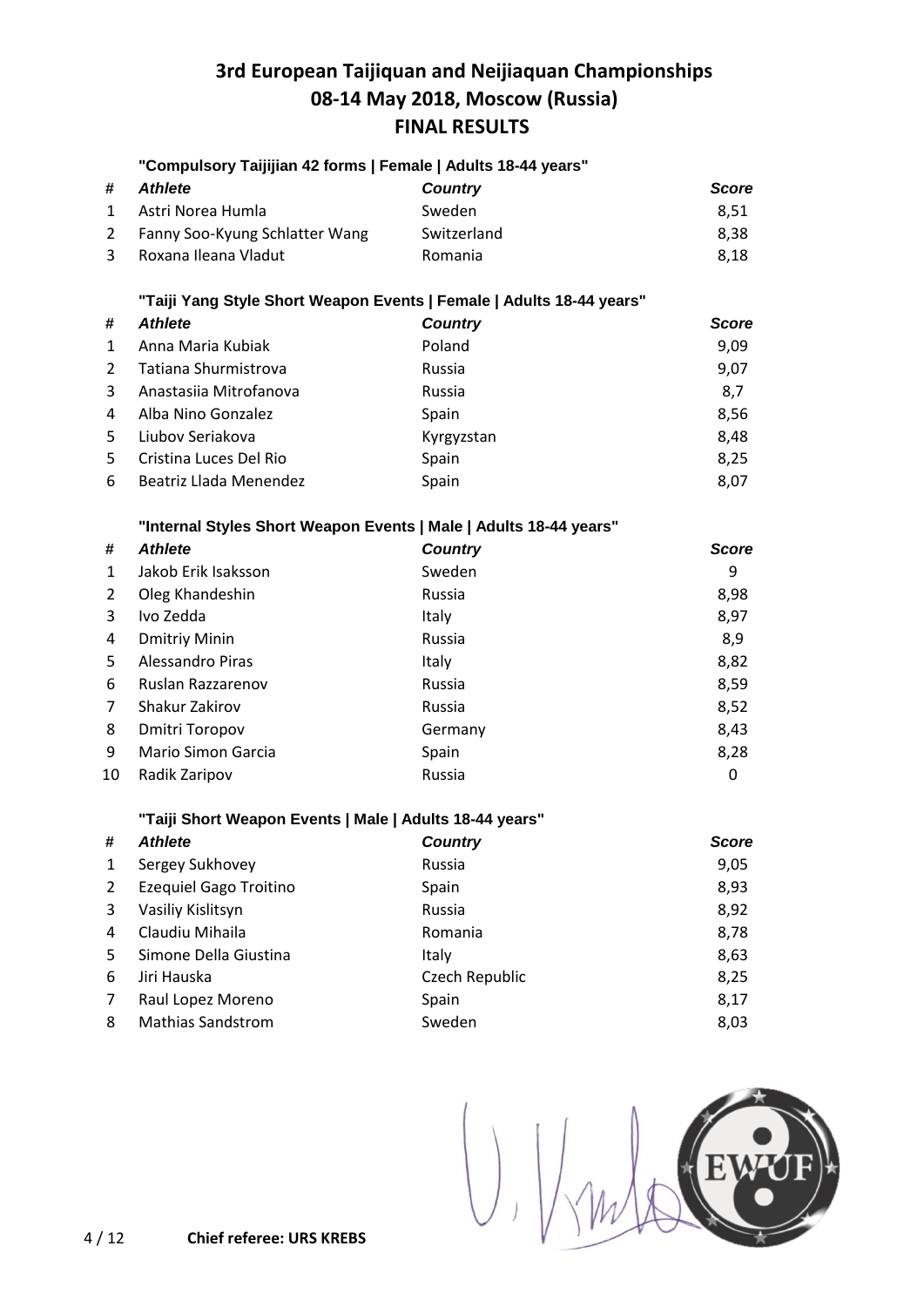|                |                                                                   | "Taiji Chen Style Short Weapon Events   Female   Adults 18-44 years" |              |
|----------------|-------------------------------------------------------------------|----------------------------------------------------------------------|--------------|
| #              | <b>Athlete</b>                                                    | <b>Country</b>                                                       | <b>Score</b> |
| $\mathbf{1}$   | Ewa Julia Solarz                                                  | Poland                                                               | 9,03         |
| $\overline{2}$ | Anna Muhamatullina                                                | Russia                                                               | 8,94         |
| 3              | Jana Neradova                                                     | Czech Republic                                                       | 8,61         |
| 4              | Karolina Klaudia Kulagowska                                       | Poland                                                               | 8,2          |
|                | "Bagua and Xingyi Weapon   Female   Adults 18-44 years"           |                                                                      |              |
| #              | <b>Athlete</b>                                                    | <b>Country</b>                                                       | <b>Score</b> |
| 1              | Olga Romanova                                                     | Russia                                                               | 9,08         |
| 2              | Olga Sadilenko                                                    | Russia                                                               | 8,95         |
| 3              | Sonia Abis                                                        | Italy                                                                | 8,79         |
| 4              | Elena Vasenina                                                    | Russia                                                               | 8,69         |
| 5              | Aleksandra Tolstikova                                             | Russia                                                               | 8,67         |
| 6              | Anastasiia Antipina                                               | Russia                                                               | 8,51         |
|                | "Internal Styles Other Weapon Events   Male   Adults 18-44 years" |                                                                      |              |
| #              | <b>Athlete</b>                                                    | <b>Country</b>                                                       | <b>Score</b> |
| $\mathbf{1}$   | Jakob Erik Isaksson                                               | Sweden                                                               | 9,01         |
| $\overline{2}$ | Andrey Morkovkin                                                  | Russia                                                               | 9            |
| 3              | Aleksandr Kiselev                                                 | Russia                                                               | 8,84         |
| 4              | Yurii Oshev                                                       | Russia                                                               | 8,78         |
|                | "Other Internal Styles   Female   Adults 18-44 years"             |                                                                      |              |
| #              | <b>Athlete</b>                                                    | <b>Country</b>                                                       | <b>Score</b> |
| $\mathbf{1}$   | Katerina Krumpalova                                               | Czech Republic                                                       | 8,85         |
| 2              | Evgeniia Gribanova                                                | Russia                                                               | 8,84         |
| 3              | Jana Kosenko                                                      | Latvia                                                               | 8,78         |
| 4              | Veronika Shteinikova                                              | Russia                                                               | 8,76         |
| 5              | Eles Kokumbek Kyzy                                                | Kyrgyzstan                                                           | 8,71         |
| 5              | Ingeborg Hove Gusdal                                              | Norway                                                               | 8,47         |
|                | "Other Internal Styles   Male   Adults 18-44 years"               |                                                                      |              |
| #              | <b>Athlete</b>                                                    | <b>Country</b>                                                       | <b>Score</b> |
| $\mathbf{1}$   | Joakim Karl Erik Pettersson                                       | Sweden                                                               | 9,07         |
| $\overline{2}$ | Jakob Erik Isaksson                                               | Sweden                                                               | 9,03         |
| 3              | <b>Mario Simon Garcia</b>                                         | Spain                                                                | 8,56         |
| 4              | Jiri Hauska                                                       | Czech Republic                                                       | 8,27         |

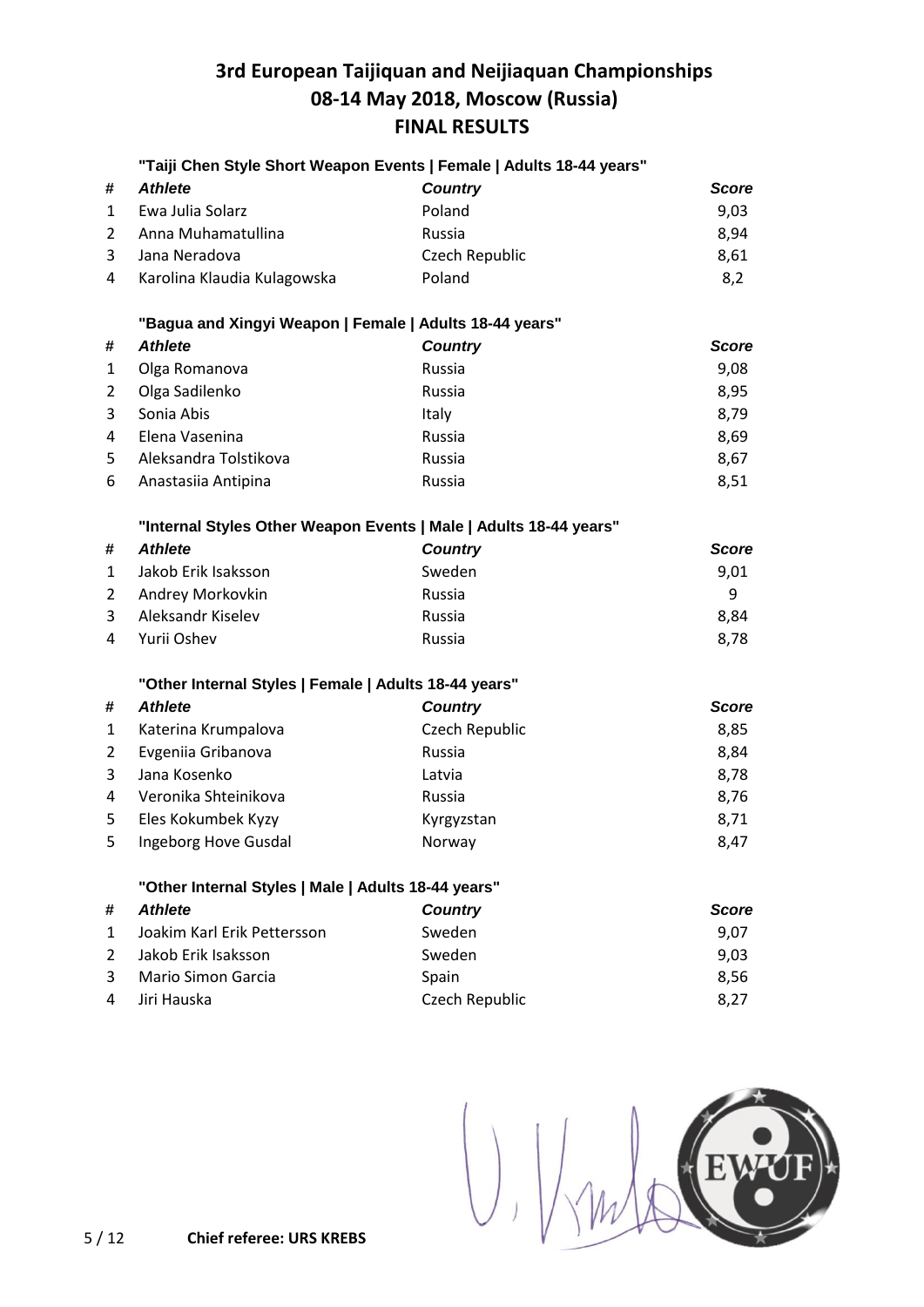### **"Other Internal Styles Weapon | Female | Adults 18-44 years"**

| #            | <b>Athlete</b>       | <b>Country</b> | <b>Score</b> |
|--------------|----------------------|----------------|--------------|
| $\mathbf{1}$ | Jana Kosenko         | Latvia         | 9,01         |
| 2            | Anna Shataeva        | Russia         | 8,98         |
| 3            | Ingeborg Hove Gusdal | Norway         | 8,83         |
| 4            | Veronika Shteinikova | Russia         | 8,72         |
| 5.           | Yulia Timirkina      | Russia         | 8,63         |
| 6            | Sandra Potysova      | Czech Republic | 8,6          |
| 7            | Eles Kokumbek Kyzy   | Kyrgyzstan     | 8,17         |
| 8            | Liubov Seriakova     | Kyrgyzstan     | 8,07         |

#### **"Internal Styles Barehand Duilian | Female | Adults 18-44 years"**

| #            | <b>Athlete</b>         | <b>Country</b> | <b>Score</b> |
|--------------|------------------------|----------------|--------------|
| $\mathbf{1}$ | Alba Nino Gonzalez     | Spain          | 8,73         |
| $\mathbf{1}$ | Cristina Luces Del Rio | Spain          | 8,73         |
| 2            | Evgeniia Gribanova     | Russia         | 8,7          |
| 2            | Anastasiia Antipina    | Russia         | 8,7          |
| 3            | Eles Kokumbek Kyzy     | Kyrgyzstan     | 8,62         |
| 3            | Liubov Seriakova       | Kyrgyzstan     | 8,62         |

#### **"Internal Styles Duilian | Male | Adults"**

| # | <b>Athlete</b>           | <b>Country</b> | <b>Score</b> |
|---|--------------------------|----------------|--------------|
| 1 | Oleg Khandeshin          | Russia         | 8,98         |
| 1 | Radik Zaripov            | Russia         | 8,98         |
| 1 | Andrey Morkovkin         | Russia         | 8,98         |
| 2 | Ivo Zedda                | Italy          | 8,93         |
| 2 | Alessandro Piras         | Italy          | 8,93         |
| 3 | Yurii Oshev              | Russia         | 8,91         |
| 3 | Shakur Zakirov           | Russia         | 8,91         |
| 4 | Niklas Borgh             | Sweden         | 8,62         |
| 4 | <b>Mathias Sandstrom</b> | Sweden         | 8,62         |

#### **"Internal Styles Duilian with Weapon | Female | Adults 18-44 years"**

| # Athlete              | <b>Country</b> | <b>Score</b> |
|------------------------|----------------|--------------|
| 1 Veronika Shteinikova | <b>Russia</b>  | 8.98         |
| 1 Yulia Timirkina      | Russia         | 8.98         |

### **"Compulsory Taijiquan Events | Female | Juniors A 15-17 years"**

| # Athlete           | <b>Country</b> | Score |
|---------------------|----------------|-------|
| 1 Varvara Kasatkina | <b>Russia</b>  | 8.87  |
| 2 Polina Zamorueva  | Russia         | 8.69  |

 $\begin{pmatrix} 1 \\ 1 \end{pmatrix}$  $E$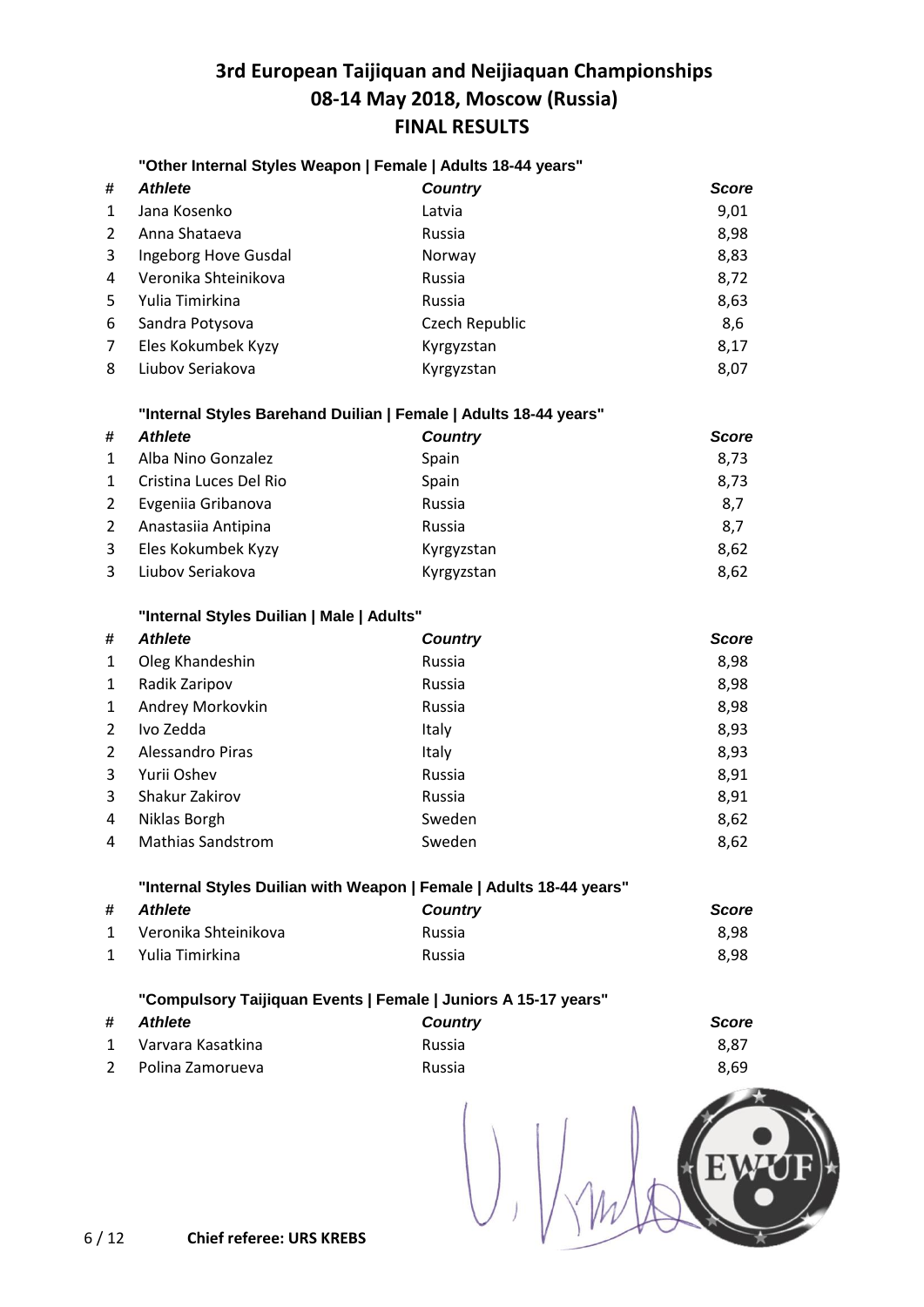|                | "Various Taijiquan Events   Male   Juniors B 11-14 years" |                                                                   |              |
|----------------|-----------------------------------------------------------|-------------------------------------------------------------------|--------------|
| #              | <b>Athlete</b>                                            | <b>Country</b>                                                    | <b>Score</b> |
| $\mathbf{1}$   | Konstantin Izgarshev                                      | Russia                                                            | 8,89         |
| $\overline{2}$ | Aleksey Sukhovey                                          | Russia                                                            | 8,7          |
| 3              | Duc Minh Vu                                               | Germany                                                           | 8,17         |
|                |                                                           | "Compulsory Taijiquan Events   Female   Senior 45-75 years"       |              |
| #              | <b>Athlete</b>                                            | <b>Country</b>                                                    | <b>Score</b> |
| 1              | Natalia Neshcheret                                        | Kyrgyzstan                                                        | 8,95         |
| $\mathbf{1}$   | Consiglia Ciaburri                                        | <b>Great Britain</b>                                              | 8,28         |
|                |                                                           | "Compulsory Taijiquan Events   Male   Senior 45-75 years"         |              |
| #              | <b>Athlete</b>                                            | <b>Country</b>                                                    | <b>Score</b> |
| 1              | Niklas Borgh                                              | Sweden                                                            | 8,97         |
| $\overline{2}$ | Quoc Son Vu                                               | Germany                                                           | 8,93         |
| 3              | Franjo Vinkovic                                           | Croatia                                                           | 8,5          |
|                |                                                           | "Other Inner Styles Weapon Events   Male   Juniors A 15-17 years" |              |
| #              | <b>Athlete</b>                                            | <b>Country</b>                                                    | <b>Score</b> |
| $\mathbf{1}$   | Andrey Trutnev                                            | <b>Russia</b>                                                     | 8,97         |
| $\overline{2}$ | Jonas Thorsen Loe                                         | Norway                                                            | 8,72         |
|                |                                                           | "New IWUF-Taijiquan Events   Female   Juniors B 11-14 years"      |              |
| #              | <b>Athlete</b>                                            | <b>Country</b>                                                    | <b>Score</b> |
| $\mathbf{1}$   | Olga Dresviankina                                         | Russia                                                            | 8,94         |
| $\overline{2}$ | Elizaveta Smirnova                                        | Russia                                                            | 8,93         |
| 3              | Anna Balahnina                                            | Russia                                                            | 8,9          |
| 4              | Glafira Kitik                                             | Russia                                                            | 8,87         |
| 5              | Kseniya Legotkina                                         | <b>Russia</b>                                                     | 8,85         |
| 6              | Alsu Velieva                                              | Russia                                                            | 8,7          |
|                | "Various Taijiquan Events   Male   Juniors A 15-17 years" |                                                                   |              |
| #              | <b>Athlete</b>                                            | <b>Country</b>                                                    | <b>Score</b> |
| $\mathbf{1}$   | Elia Moretton                                             | Italy                                                             | 9,19         |
| $\overline{2}$ | Ivan Belousov                                             | Russia                                                            | 9            |
| 3              | Elizar Komissarov                                         | Russia                                                            | 8,92         |
| 4              | <b>Evgeniy Torbin</b>                                     | Russia                                                            | 8,79         |
| 5              | Daniil Kulagin                                            | Russia                                                            | 8,69         |

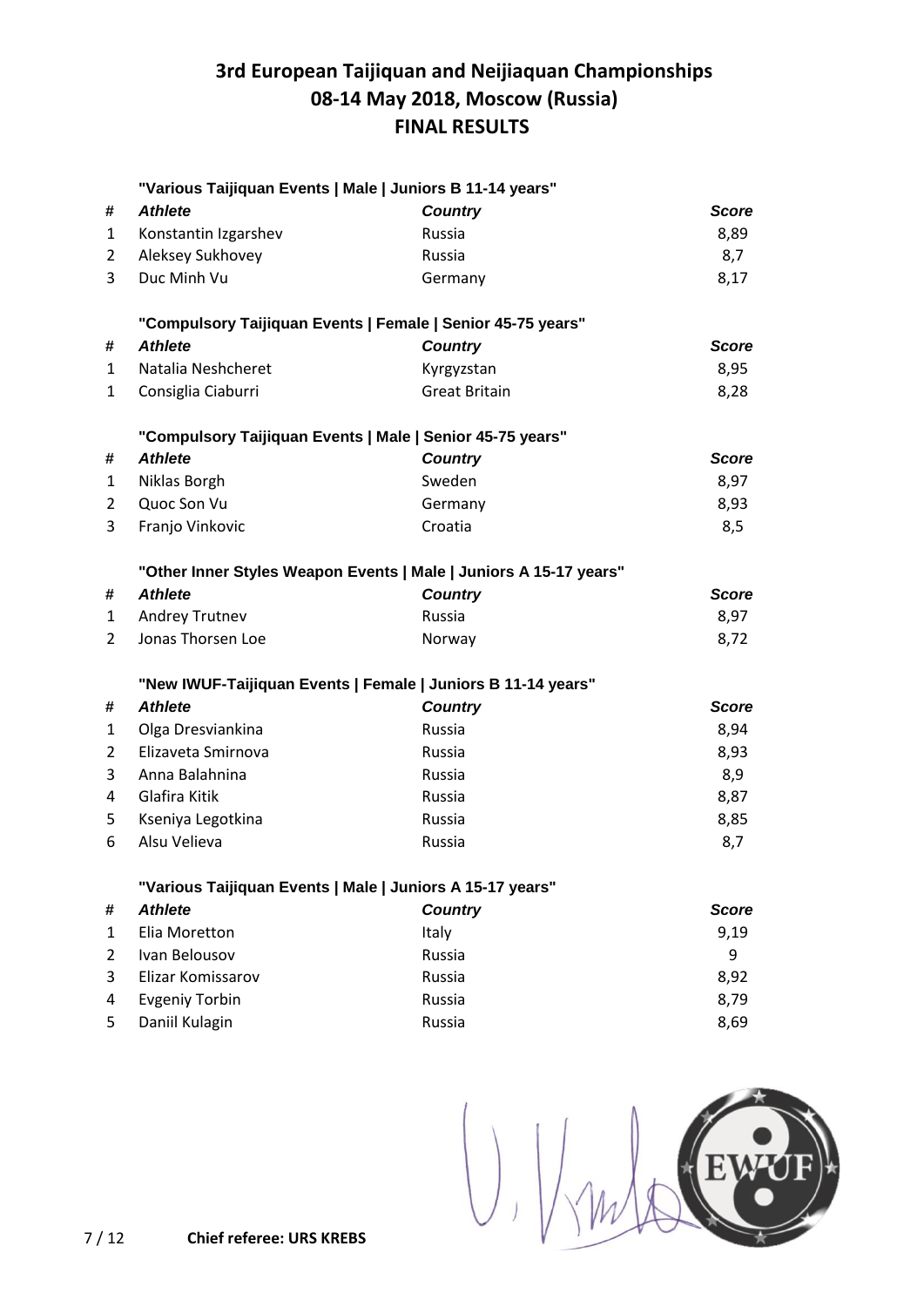### **"Taiji Yang Style Weapon Events | Female | Juniors B 11-14 years"**

| #  | <b>Athlete</b>     | <b>Country</b> | Score |
|----|--------------------|----------------|-------|
| 1  | Olga Dresviankina  | Russia         | 9,05  |
| 2  | Elizaveta Smirnova | Russia         | 9,03  |
| 3  | Glafira Kitik      | Russia         | 9,02  |
| 4  | Milena Kholodova   | Russia         | 8,95  |
| 5. | Anna Balahnina     | Russia         | 8,93  |
| 6  | Kseniya Legotkina  | Russia         | 8,85  |
| 7  | Alsu Velieva       | Russia         | 8,68  |
| 8  | Taisiya Serova     | Russia         | 8,66  |
| 9  | Albina Aramhieva   | Russia         | 8,63  |
| 10 | Elena Izhevskaya   | Russia         | 8,53  |

#### **"Traditional Taijiquan Events | Female | Juniors B 11-14 years"**

| #  | <b>Athlete</b>     | <b>Country</b> | <b>Score</b> |
|----|--------------------|----------------|--------------|
| 1  | Elena Izhevskaya   | Russia         | 8,71         |
| 2  | Glafira Kitik      | Russia         | 8,7          |
| 3  | Olga Dresviankina  | Russia         | 8,64         |
| 4  | Elizaveta Smirnova | Russia         | 8,61         |
| 5. | Milena Kholodova   | Russia         | 8,51         |
| 6  | Kseniya Legotkina  | Russia         | 8,5          |
| 7  | Albina Aramhieva   | Russia         | 8,49         |
| 8  | Taisiya Serova     | Russia         | 8,42         |
| 9  | Alsu Velieva       | Russia         | 8,34         |
| 10 | Arina Baiborodova  | Russia         | 8,28         |
|    |                    |                |              |

#### **"Traditional Taijiquan Yang style | Male | Senior 45-75 years"**

| #              | <b>Athlete</b>  | <b>Country</b> | <b>Score</b> |
|----------------|-----------------|----------------|--------------|
|                | 1 Andrey Boykov | Russia         | 9,25         |
| 2              | Tomasz Dybicz   | Poland         | 9,05         |
|                | 3 Sergey Popov  | Russia         | 8,6          |
| $\overline{4}$ | Franjo Vinkovic | Croatia        | 8.56         |

### **"Traditional Taijiquan Events | Female | Juniors A 15-17 years"**

| # | Athlete               | <b>Country</b> | <b>Score</b> |
|---|-----------------------|----------------|--------------|
|   | 1 Sofia Drobenko      | Russia         | 9.13         |
|   | 2 Sofiya Kondrashkina | Russia         | 9.02         |
|   | 3 Yana Svarin         | Russia         | 8.88         |

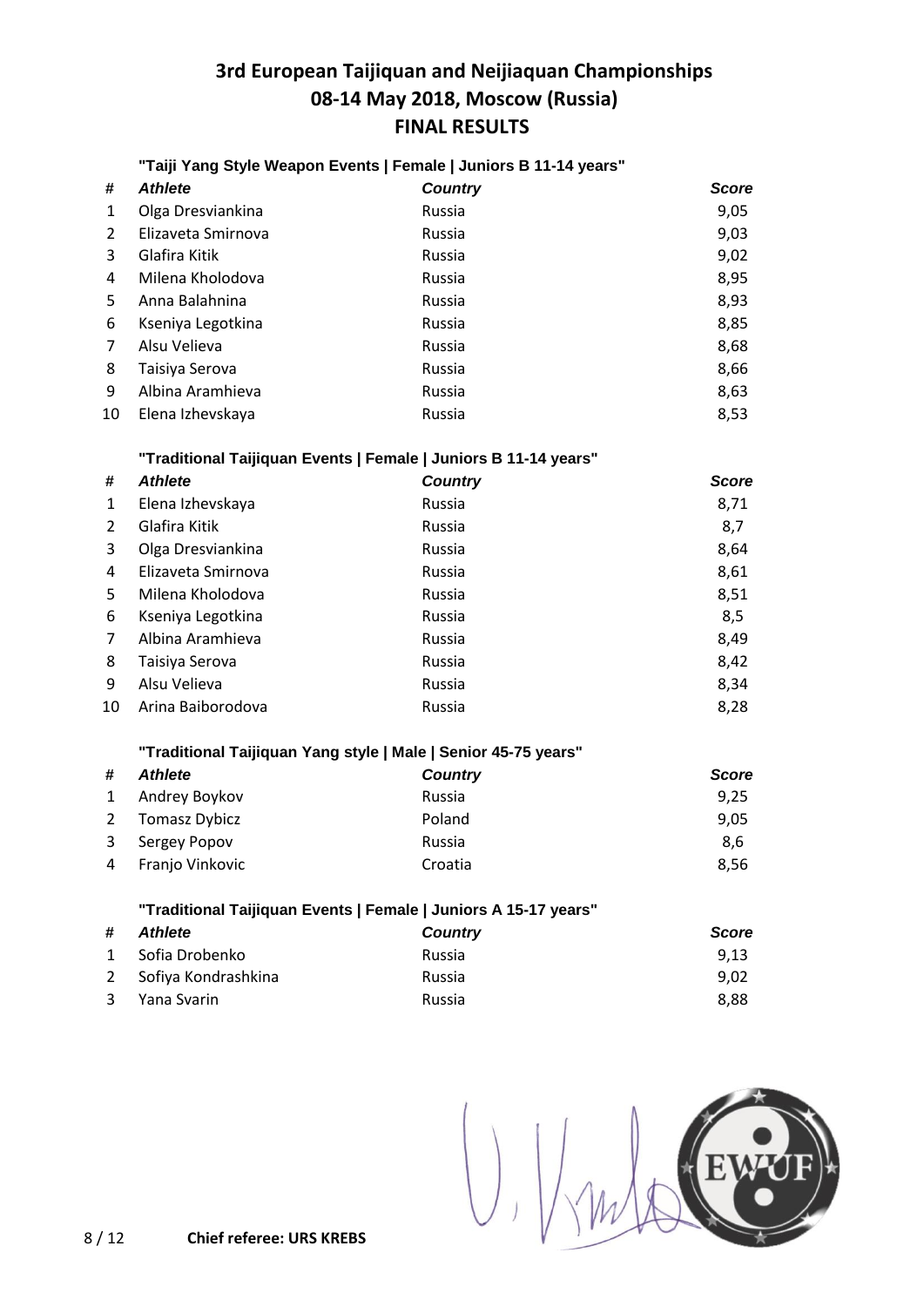|                |                                       | "Traditional Taijiquan Chen style   Male   Senior 45-75 years"           |              |
|----------------|---------------------------------------|--------------------------------------------------------------------------|--------------|
| #              | <b>Athlete</b>                        | <b>Country</b>                                                           | Score        |
| 1              | Aleksejs Gailiss                      | Latvia                                                                   | 9,28         |
| $\overline{2}$ | <b>Edgar Tobukov</b>                  | Russia                                                                   | 9,28         |
| 3              | Aleksandr Kuporev                     | Russia                                                                   | 9,11         |
|                |                                       | "Other internal styles Barehand Events   Female   Juniors A 15-17 years" |              |
| #              | <b>Athlete</b>                        | <b>Country</b>                                                           | <b>Score</b> |
| 1              | Kamila Imangulova                     | <b>Russia</b>                                                            | 9,21         |
| 2              | Elza Krbashian                        | Russia                                                                   | 9,15         |
| 3              | Sofiya Kondrashkina                   | Russia                                                                   | 9,05         |
| 4              | Maria Pimenova                        | Russia                                                                   | 9,01         |
| 5              | Nargiza Valieva                       | Russia                                                                   | 9            |
| 6              | Anastasiia Saptcyna                   | Russia                                                                   | 8,93         |
| 7              | Anna Demyanenko                       | Russia                                                                   | 8,8          |
|                | "Bagua   Female   Senior 45-75 years" |                                                                          |              |
| #              | <b>Athlete</b>                        | <b>Country</b>                                                           | <b>Score</b> |
| 1              | Consiglia Ciaburri                    | <b>Great Britain</b>                                                     | 8,6          |
|                |                                       | "Other Inner Styles Barehand Events   Female   Juniors B 11-14 years"    |              |
| #              | <b>Athlete</b>                        | <b>Country</b>                                                           | <b>Score</b> |
| 1              | Mikole Yasaite                        | <b>Russia</b>                                                            | 8,87         |
| $\overline{2}$ | Ekaterina Shumkina                    | Russia                                                                   | 8,86         |
| 3              | Yana Safina                           | <b>Russia</b>                                                            | 8,83         |
| 4              | Ksenia Lapskaia                       | Russia                                                                   | 8,63         |
| 5              | Anastasia Bogdanova                   | Russia                                                                   | 8,58         |
| 6              | Elena Izhevskaya                      | Russia                                                                   | 8,57         |
| 7              | Lara Kutluca                          | Norway                                                                   | 8,51         |
|                |                                       | "Other Inner Styles Barehand Events   Male   Juniors A 15-17 years"      |              |
| #              | <b>Athlete</b>                        | <b>Country</b>                                                           | Score        |
| 1              | <b>Evgeny Pchelin</b>                 | Russia                                                                   | 8,97         |
| 2              | Ivan Belousov                         | <b>Russia</b>                                                            | 8,78         |
| 3              | Jonas Thorsen Loe                     | Norway                                                                   | 8,67         |



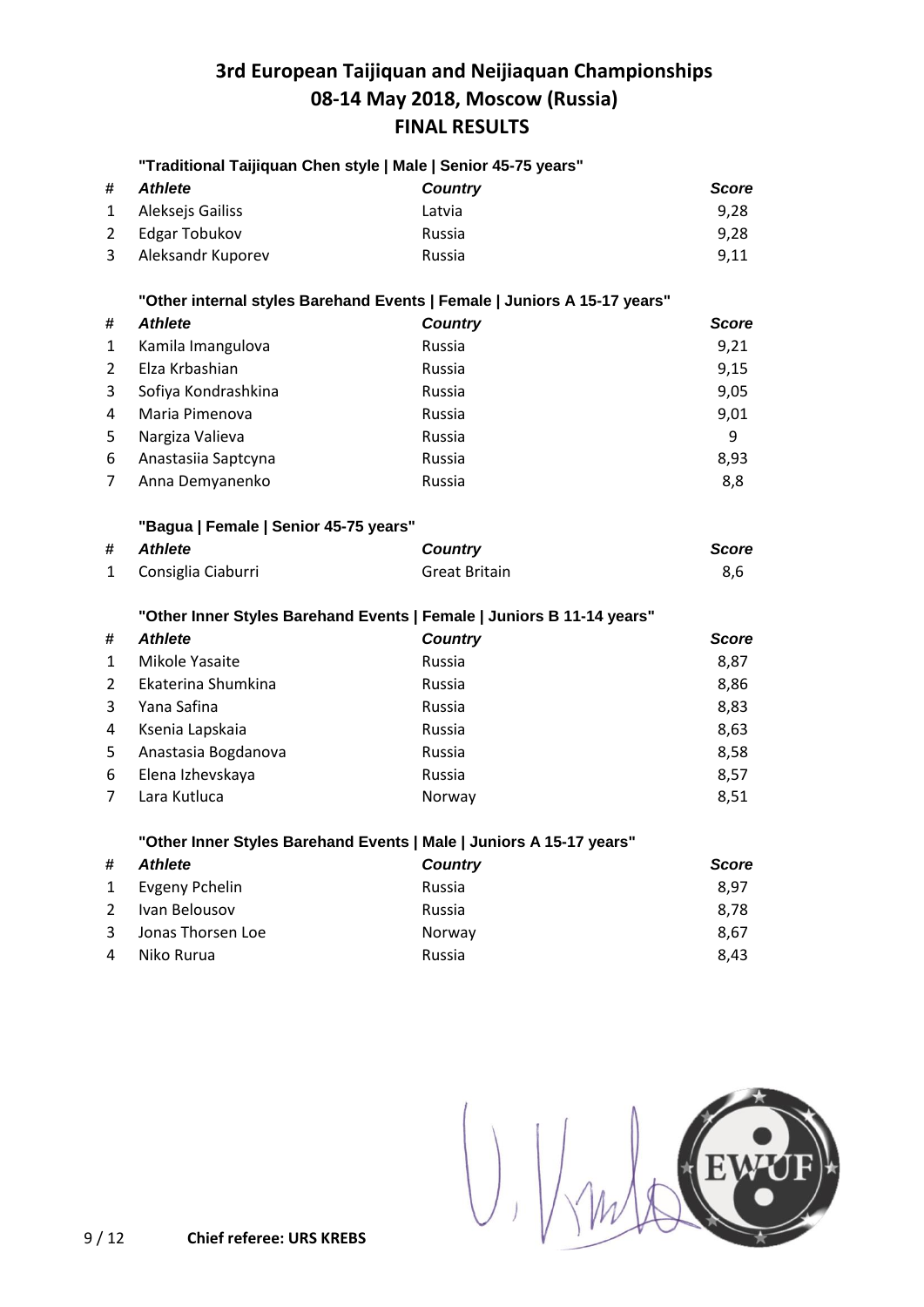|                | "Other Inner Styles Barehand Events   Male   Senior 45-75 years"    |                |              |
|----------------|---------------------------------------------------------------------|----------------|--------------|
| #              | <b>Athlete</b>                                                      | <b>Country</b> | <b>Score</b> |
| $\mathbf{1}$   | Mikhail Naturalnyi                                                  | Russia         | 8,9          |
| $\overline{2}$ | Aleksandr Kuporev                                                   | Russia         | 8,8          |
| 3              | Aleksejs Gailiss                                                    | Latvia         | 8,77         |
|                | Evgenii Lopatkin                                                    | Kyrgyzstan     | 8,72         |
|                | "Other Inner Styles Barehand Events   Male   Juniors B 11-14 years" |                |              |
| #              | <b>Athlete</b>                                                      | <b>Country</b> | <b>Score</b> |
| $\mathbf{1}$   | Artyom Nikolaev                                                     | Russia         | 8,81         |
| $\overline{2}$ | Daniils Kirjusins                                                   | Latvia         | 8,63         |
| 3              | Vladimir Stashkov                                                   | Russia         | 8,53         |
|                | "Various Taijijian Events   Male   Senior 45-75 years"              |                |              |
| #              | <b>Athlete</b>                                                      | <b>Country</b> | <b>Score</b> |
| 1              | Quoc Son Vu                                                         | Germany        | 9,05         |
| 2              | Edgar Tobukov                                                       | Russia         | 8,96         |
| 3              | Aleksejs Gailiss                                                    | Latvia         | 8,93         |
| $\overline{a}$ | Niklas Borgh                                                        | Sweden         | 8,88         |
| 5              | <b>Tomasz Dybicz</b>                                                | Poland         | 8,71         |
| 6              | Evgenii Lopatkin                                                    | Kyrgyzstan     | 8,58         |
|                | Franjo Vinkovic                                                     | Croatia        | 0            |
|                | Andrey Boykov                                                       | Russia         | 0            |
|                | "Compulsory Taijijian Events   Male   Juniors B 11-14 years"        |                |              |
| #              | <b>Athlete</b>                                                      | <b>Country</b> | <b>Score</b> |
| 1              | Konstantin Izgarshev                                                | Russia         | 8,79         |
| $\overline{2}$ | Aleksey Sukhovey                                                    | Russia         | 8,58         |
| 3              | Duc Minh Vu                                                         | Germany        | 8,42         |
|                | "Various Styles Taiji Weapon   Male   Juniors A 15-17 years"        |                |              |
| #              | <b>Athlete</b>                                                      | <b>Country</b> | <b>Score</b> |
| 1              | Ivan Belousov                                                       | Russia         | 8,93         |
| 2              | Elizar Komissarov                                                   | Russia         | 8,73         |
| 3              | Elia Moretton                                                       | Italy          | 8,71         |
| 4              | <b>Evgeniy Torbin</b>                                               | Russia         | 8,66         |
| 5              | Daniil Kulagin                                                      | Russia         | 8,49         |

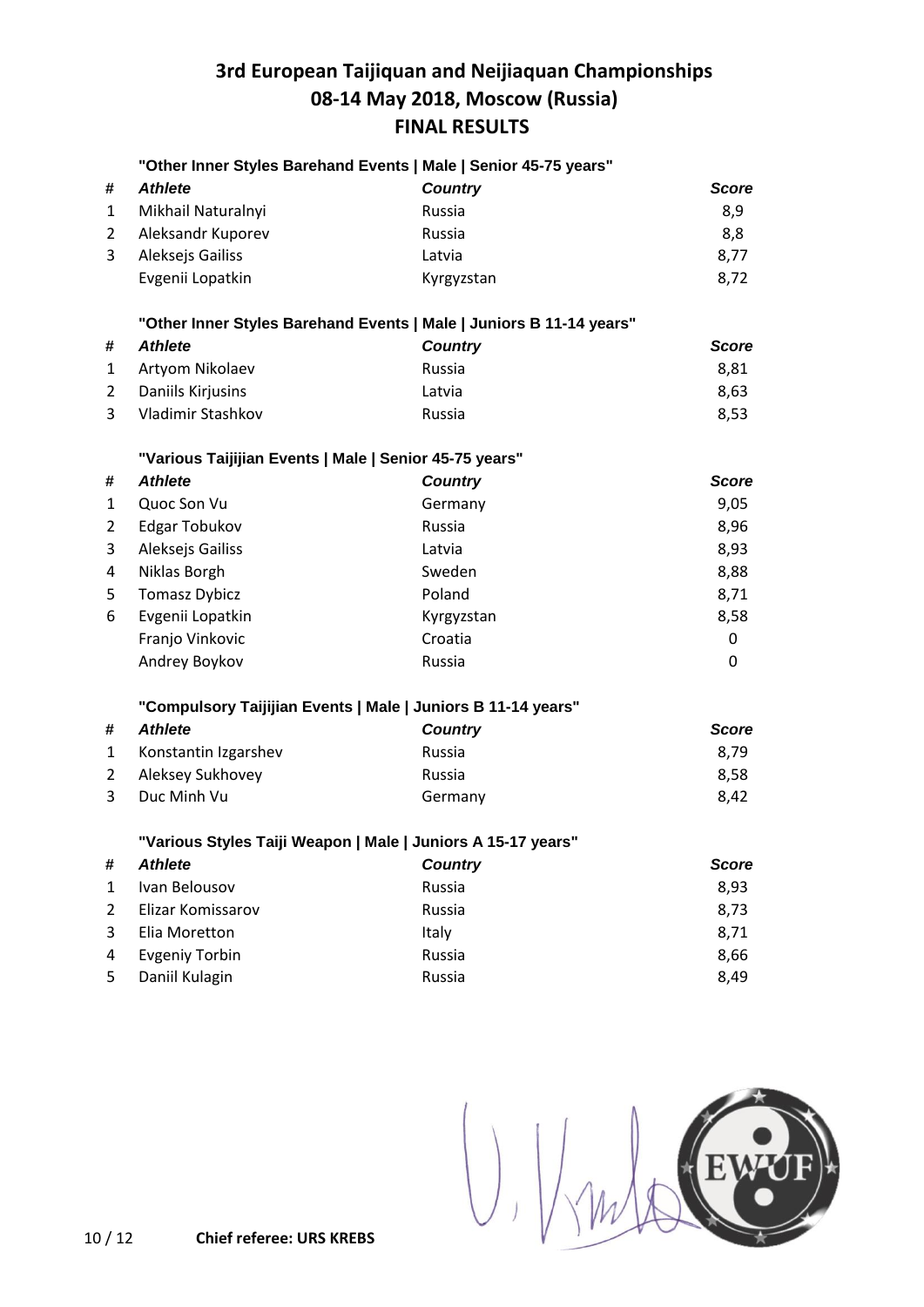|                | "Various Styles Taiji Weapon   Female   Juniors A 15-17 years"      |                      |              |
|----------------|---------------------------------------------------------------------|----------------------|--------------|
| #              | <b>Athlete</b>                                                      | <b>Country</b>       | <b>Score</b> |
| 1              | Varvara Kasatkina                                                   | Russia               | 8,93         |
| 2              | Sofia Drobenko                                                      | Russia               | 8,91         |
| 3              | Sofiya Kondrashkina                                                 | Russia               | 8,9          |
| 4              | Polina Zamorueva                                                    | Russia               | 8,83         |
| 5              | Yana Svarin                                                         | Russia               | 8,66         |
|                | "Inner Styles Weapon Events   Female   Senior 45-75 years"          |                      |              |
| #              | <b>Athlete</b>                                                      | <b>Country</b>       | <b>Score</b> |
| $\mathbf 1$    | Natalia Neshcheret                                                  | Kyrgyzstan           | 9,03         |
| 1              | Consiglia Ciaburri                                                  | <b>Great Britain</b> | 8,81         |
|                | "Bagua and Xingyi Weapon Events   Female   Juniors A 15-17 years"   |                      |              |
| #              | <b>Athlete</b>                                                      | <b>Country</b>       | <b>Score</b> |
| 1              | Elza Krbashian                                                      | Russia               | 9            |
| 2              | Nargiza Valieva                                                     | Russia               | 8,96         |
| 3              | Anastasiia Saptcyna                                                 | Russia               | 8,93         |
| 4              | Maria Pimenova                                                      | <b>Russia</b>        | 8,9          |
| 5              | Kamila Imangulova                                                   | Russia               | 8,85         |
| 6              | Anna Demyanenko                                                     | Russia               | 8,77         |
|                |                                                                     |                      |              |
|                | "Other Inner Styles Weapon Events   Female   Juniors B 11-14 years" |                      |              |
| #              | <b>Athlete</b>                                                      | <b>Country</b>       | <b>Score</b> |
| 1              | Mikole Yasaite                                                      | Russia               | 8,85         |
| 2              | Ekaterina Shumkina                                                  | Russia               | 8,75         |
| 3              | Yana Safina                                                         | Russia               | 8,74         |
| 4              | Ksenia Lapskaia                                                     | Russia               | 8,5          |
| 5              | Arina Baiborodova                                                   | Russia               | 8,45         |
| 6              | Lara Kutluca                                                        | Norway               | 8,35         |
|                | "Other Inner Styles Weapon Events   Male   Senior 45-75 years"      |                      |              |
| #              | <b>Athlete</b>                                                      | <b>Country</b>       | <b>Score</b> |
| 1              | Vladimir Insanov                                                    | Russia               | 9,1          |
| 2              | Mikhail Naturalnyi                                                  | Russia               | 9,05         |
| 3              | Evgenii Lopatkin                                                    | Kyrgyzstan           | 8,83         |
|                | "Other Inner Styles Weapon Events   Male   Juniors B 11-14 years"   |                      |              |
| #              | <b>Athlete</b>                                                      | <b>Country</b>       | <b>Score</b> |
| 1              | Daniils Kirjusins                                                   | Latvia               | 8,68         |
| $\overline{2}$ | Artyom Nikolaev                                                     | Russia               | 0            |
|                |                                                                     |                      |              |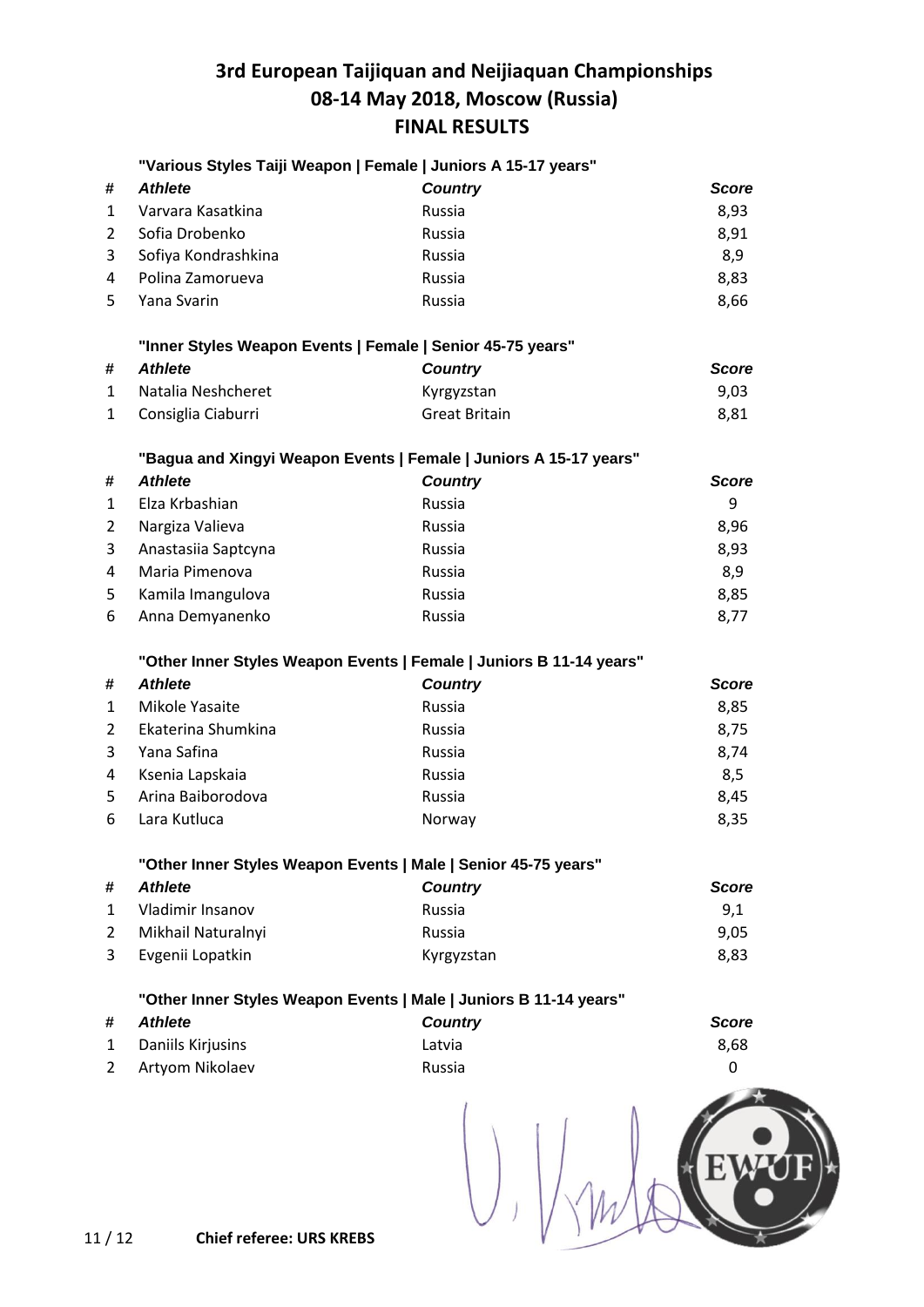### **"Various Styles Taiji Weapon Events | Male | Senior 45-75 years"**

| # Athlete           | <b>Country</b> | <b>Score</b> |
|---------------------|----------------|--------------|
| 1 Sergey Popov      | Russia         | 9.09         |
| 2 Aleksandr Kuporev | Russia         | 8.93         |

### **"Duilian | Female | Juniors B 11-14 years"**

| #            | <b>Athlete</b>     | <b>Country</b> | <b>Score</b> |
|--------------|--------------------|----------------|--------------|
| $\mathbf{1}$ | Anna Balahnina     | Russia         | 8,57         |
| $\mathbf{1}$ | Arina Baiborodova  | Russia         | 8,57         |
| $2^{\circ}$  | Olga Dresviankina  | Russia         | 8,51         |
| 2            | Elizaveta Smirnova | Russia         | 8,51         |
| 3            | Elena Izhevskaya   | Russia         | 8,49         |
| 3            | Albina Aramhieva   | Russia         | 8,49         |

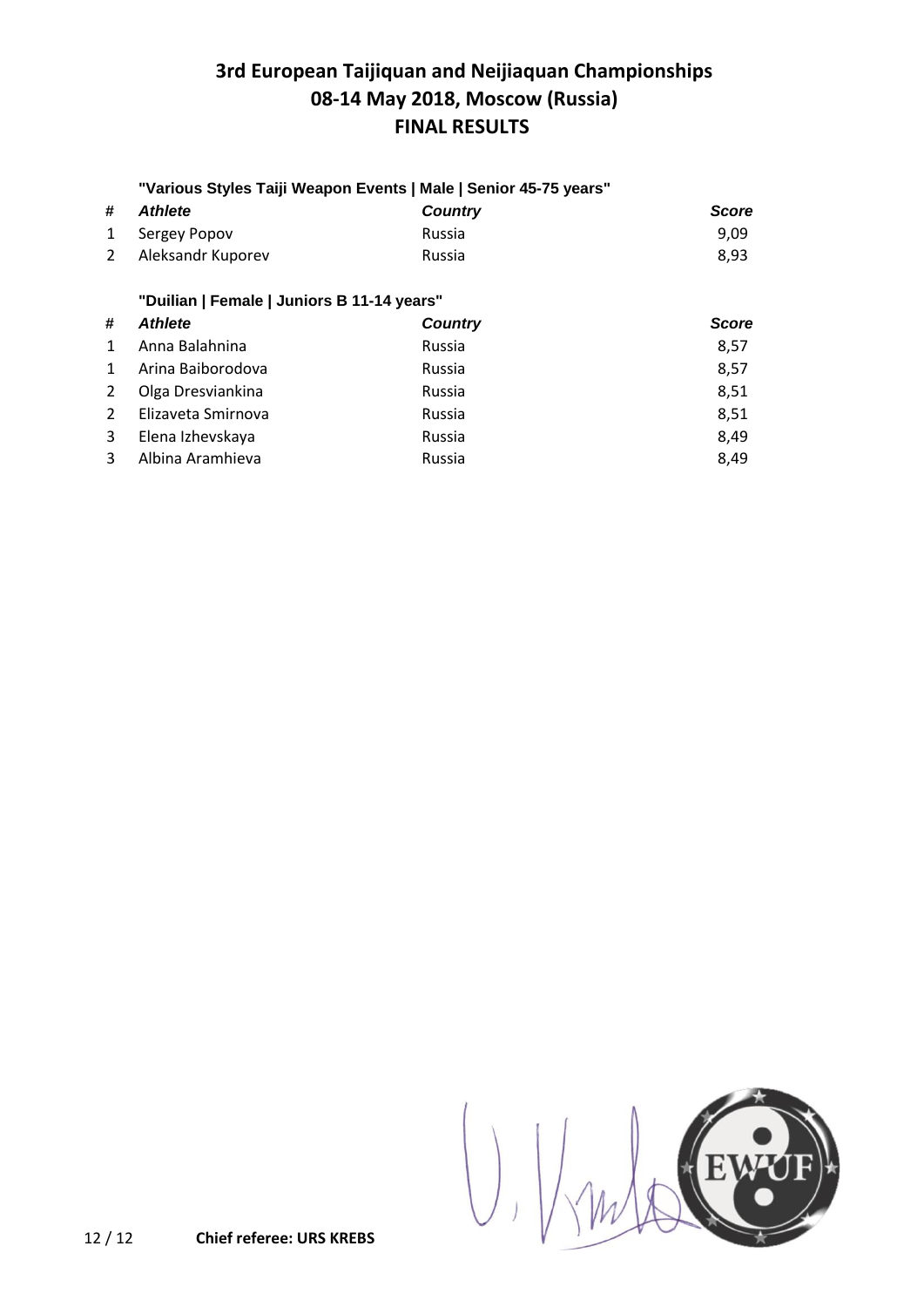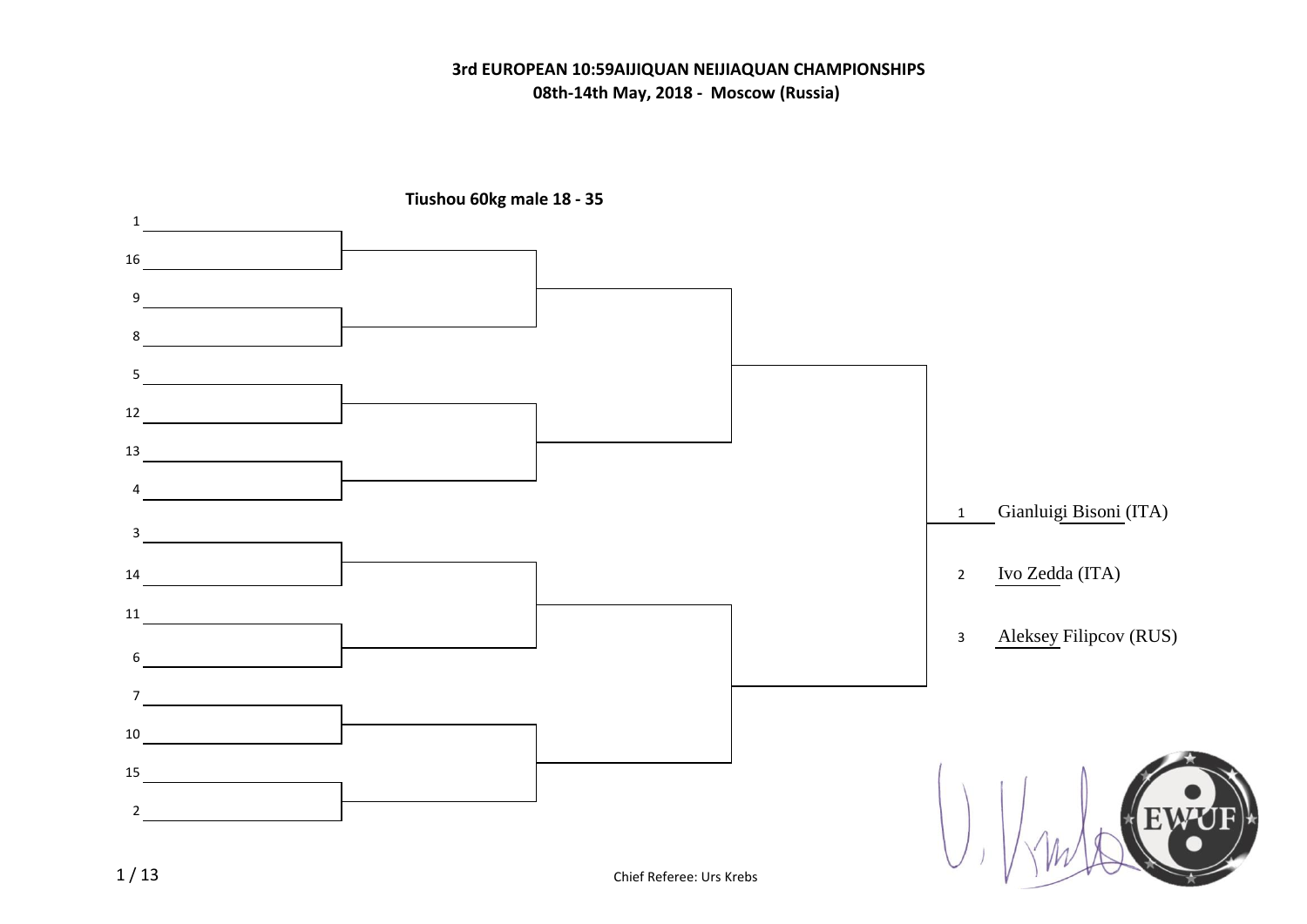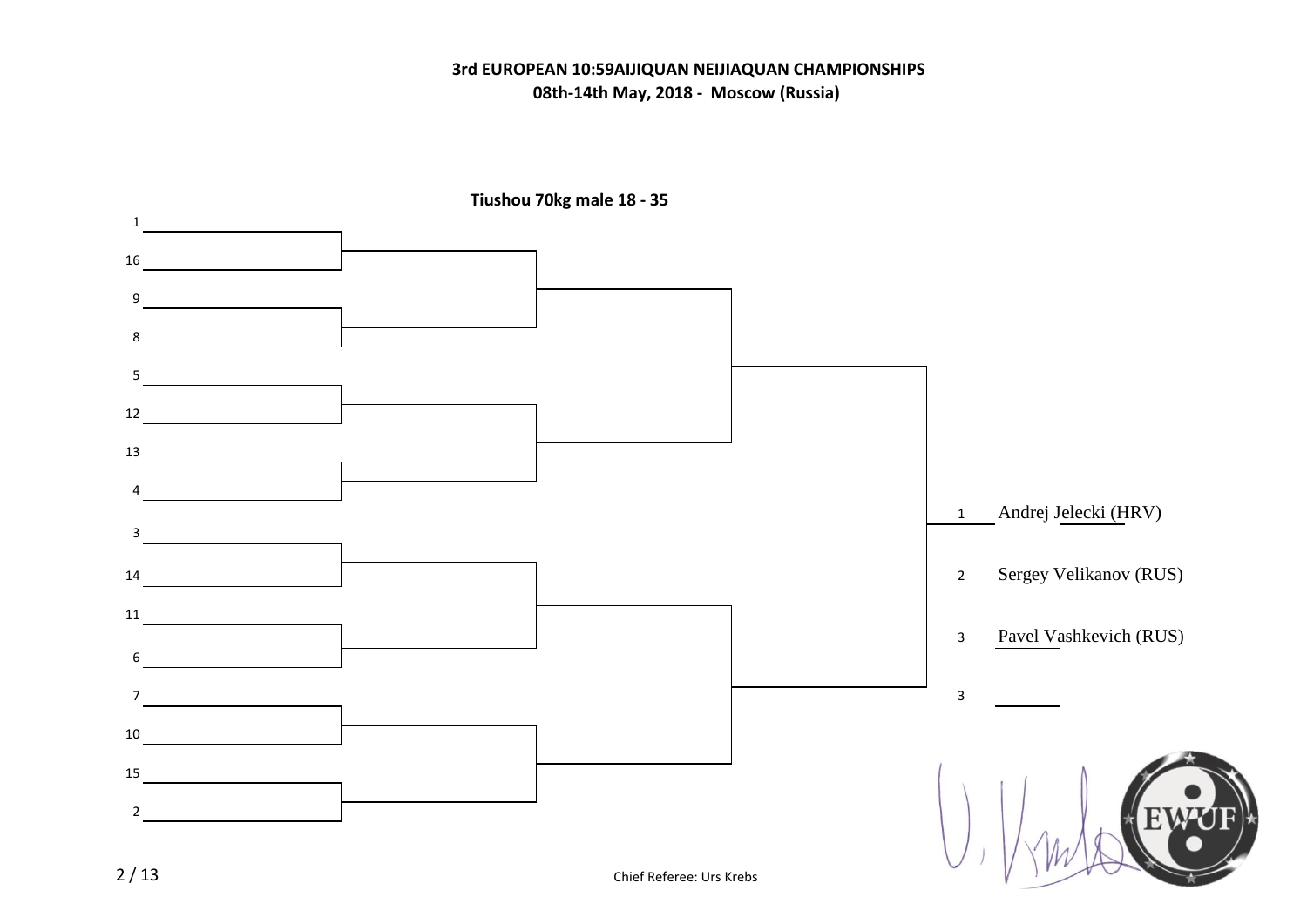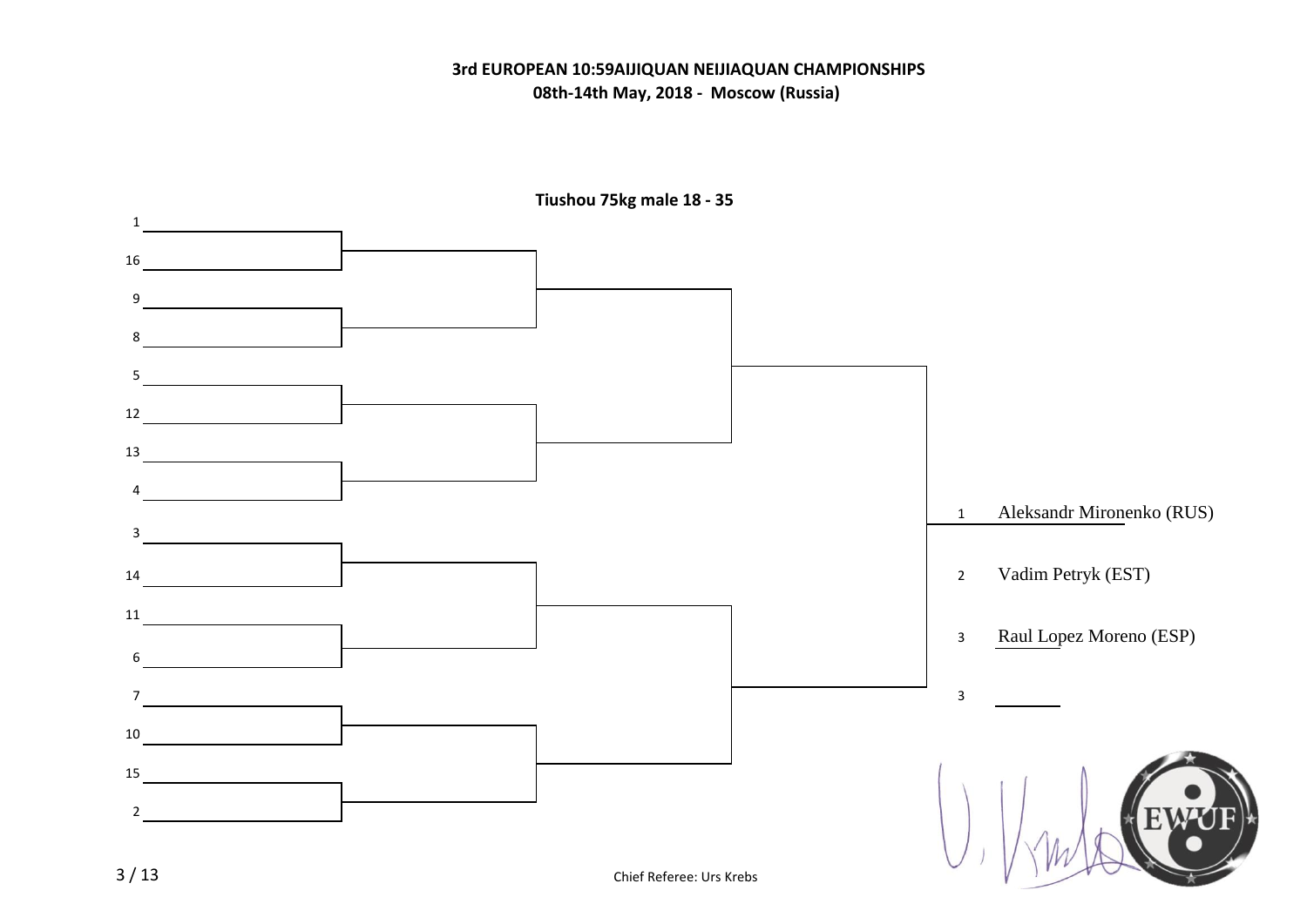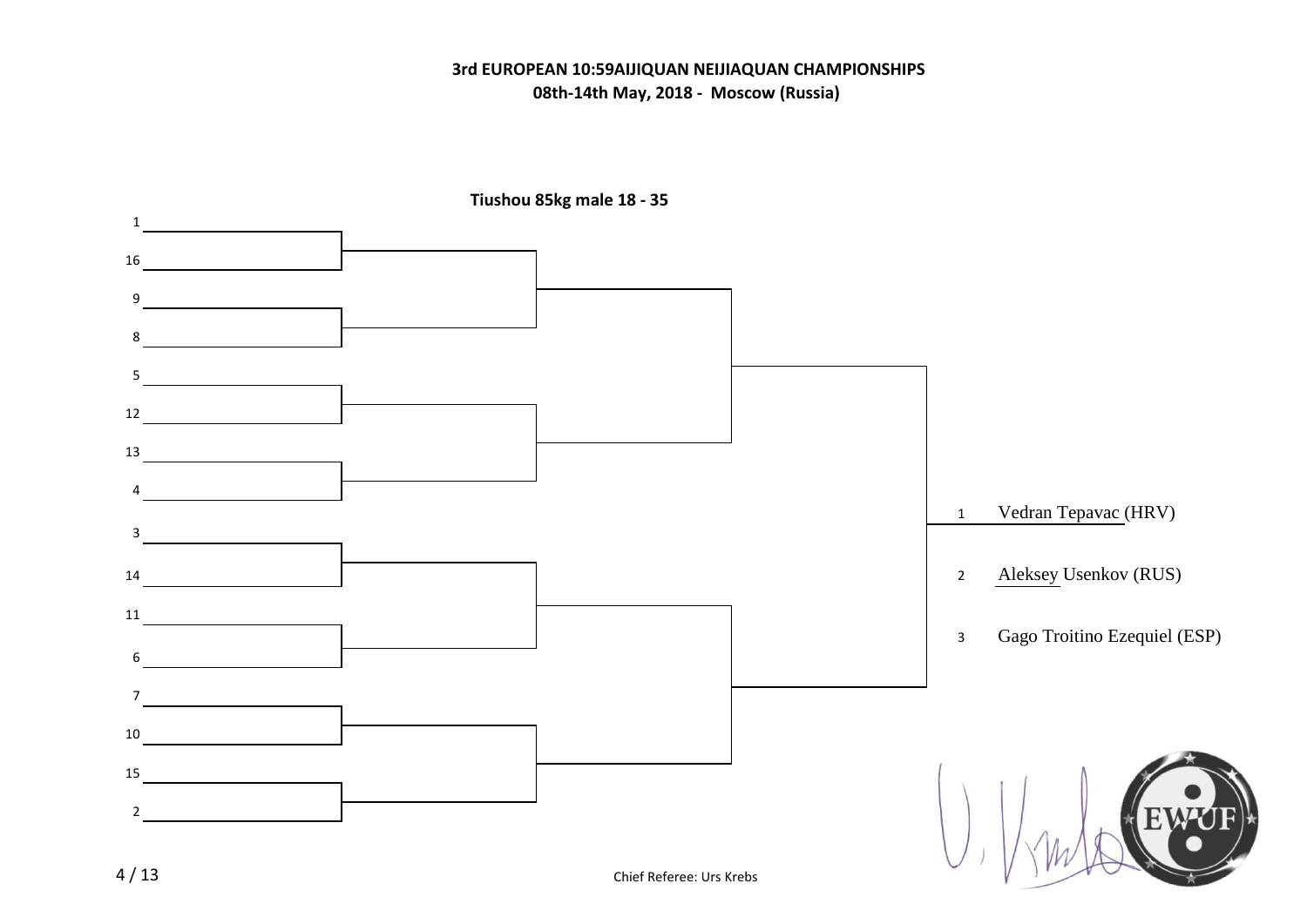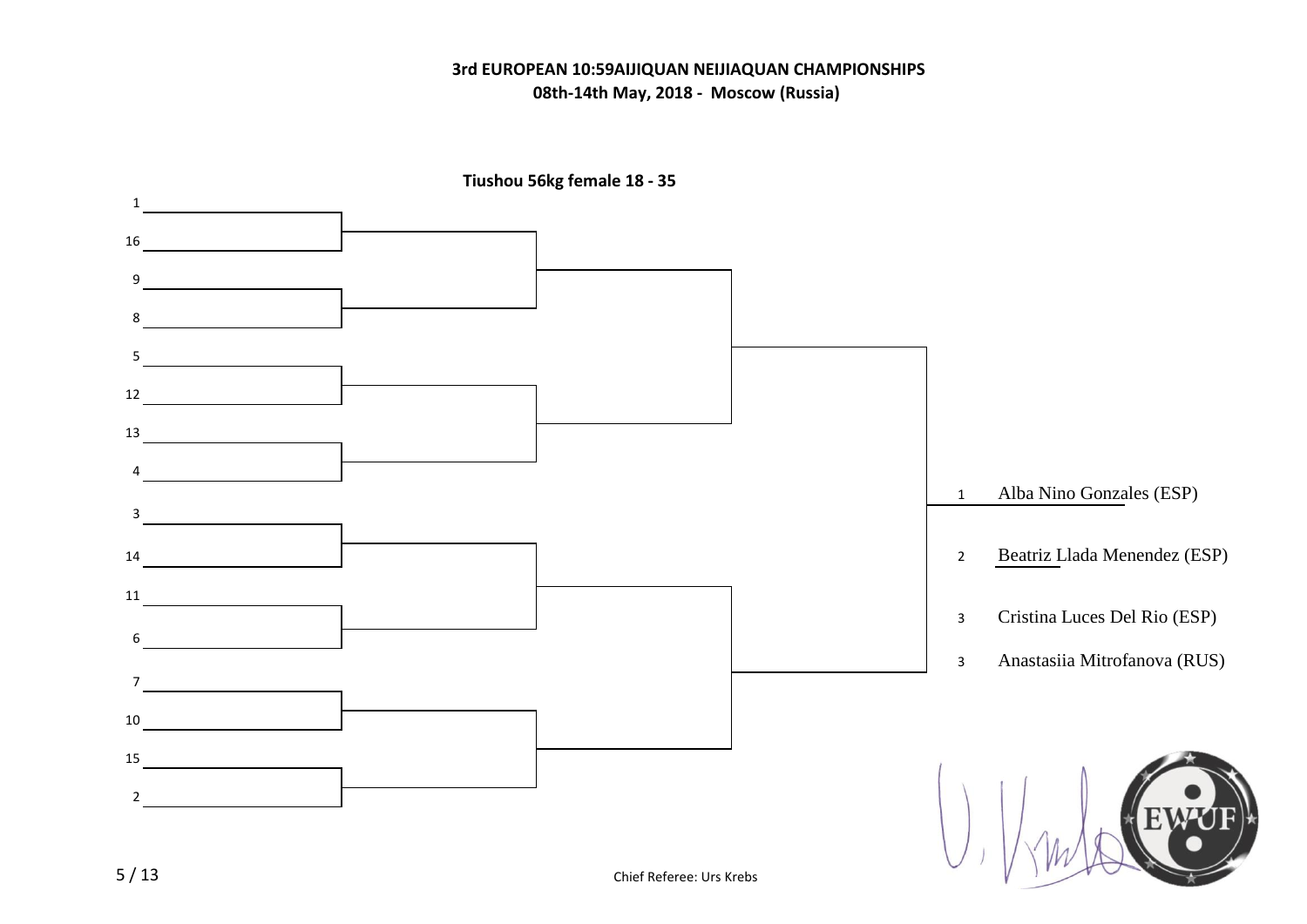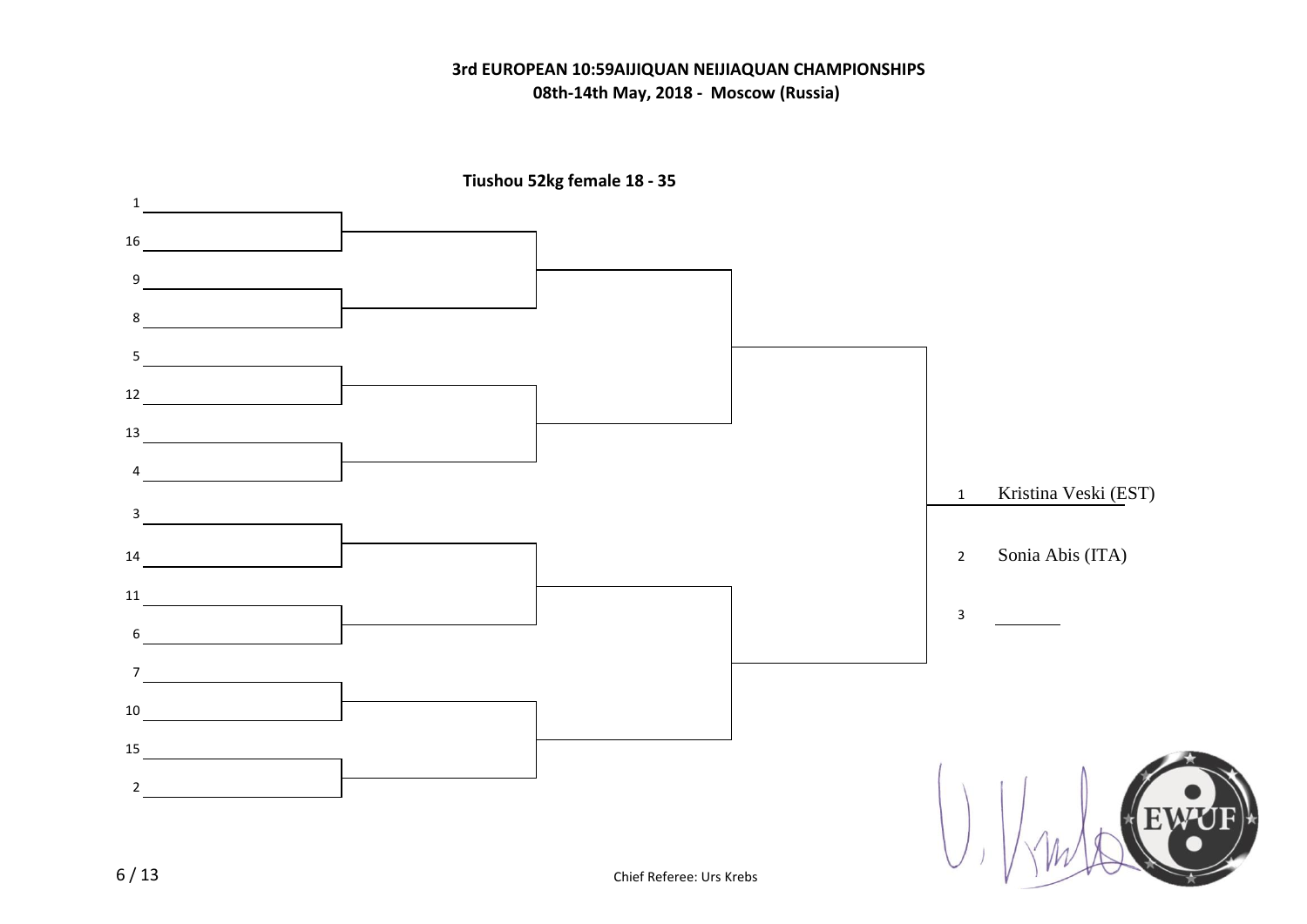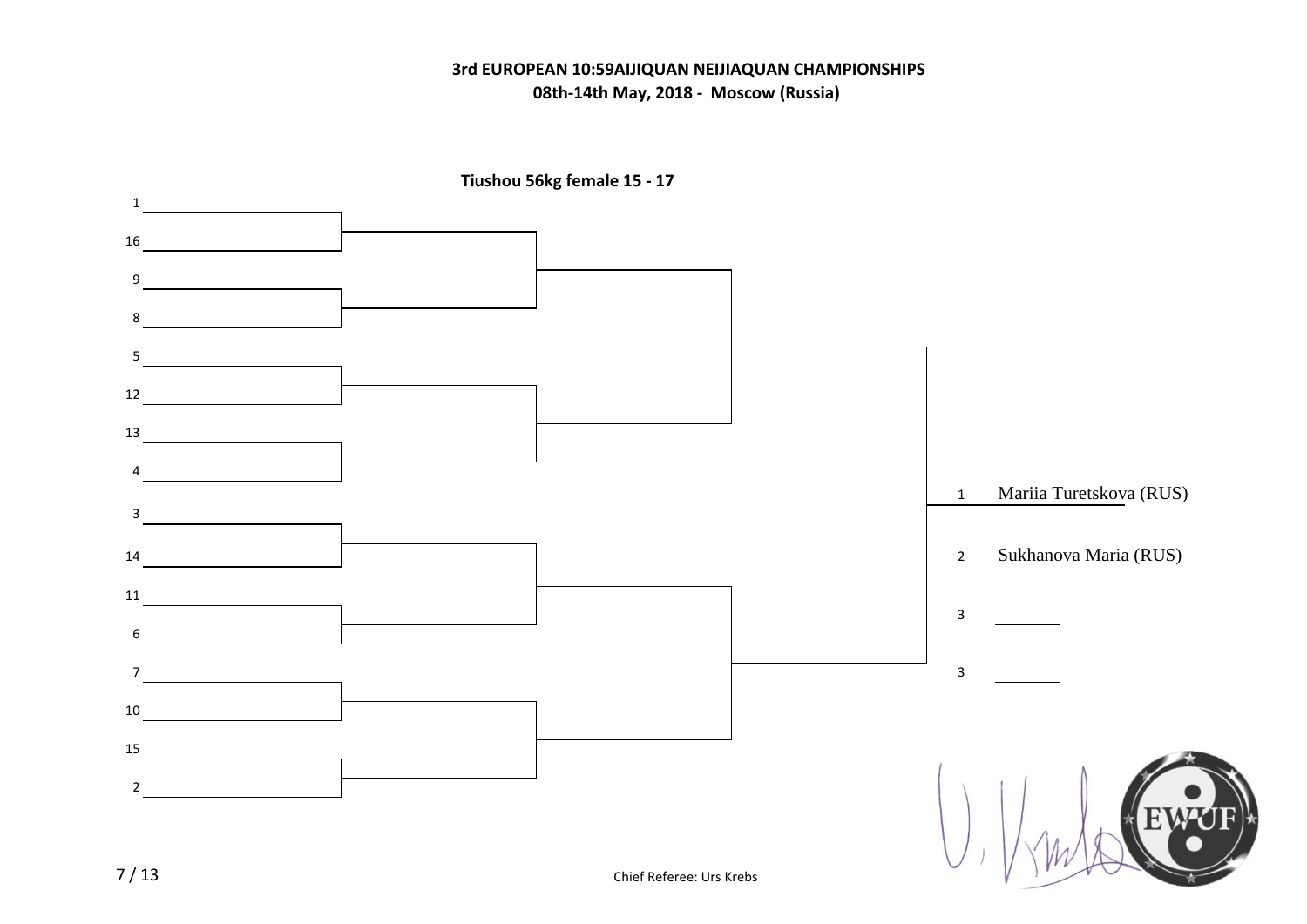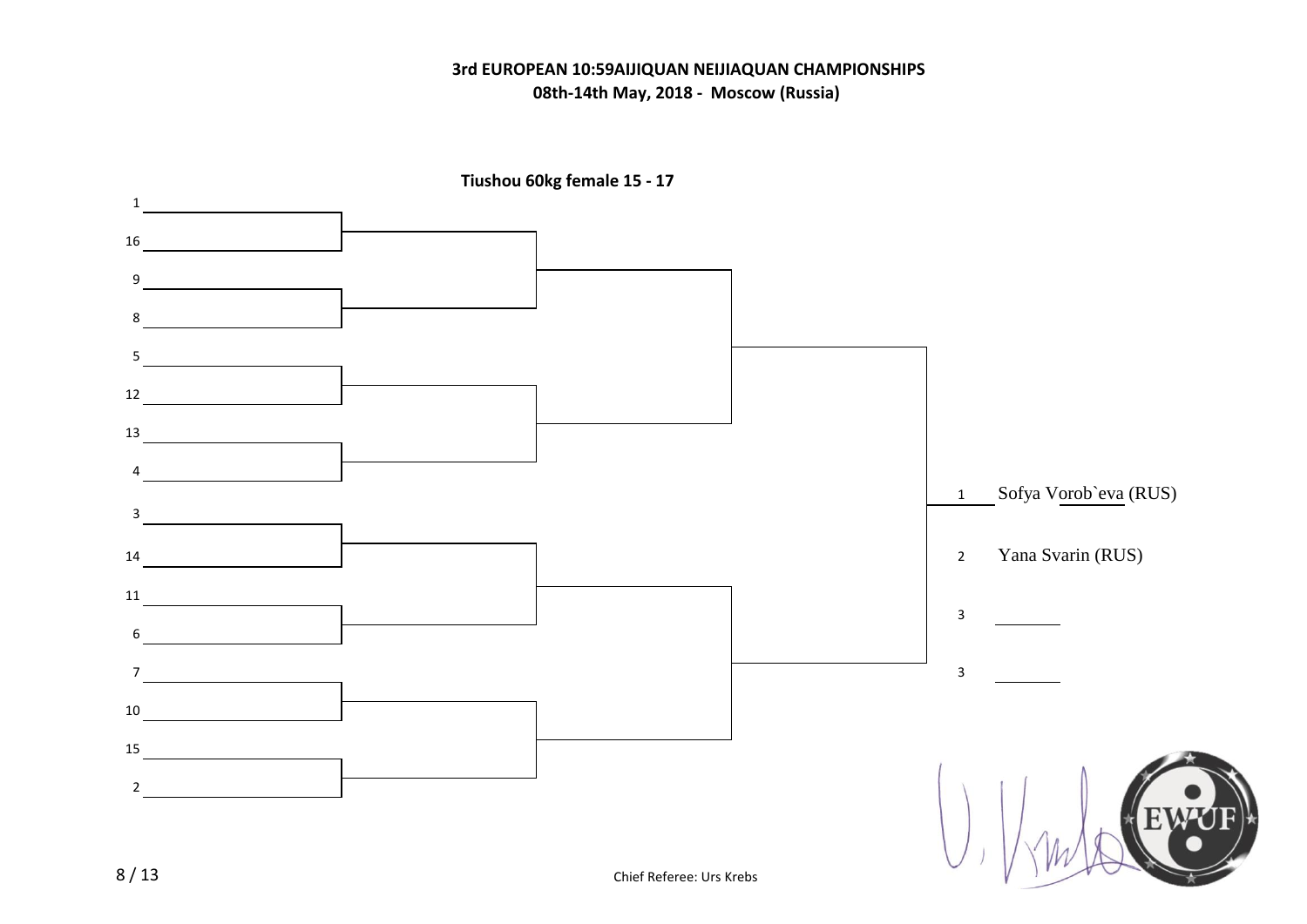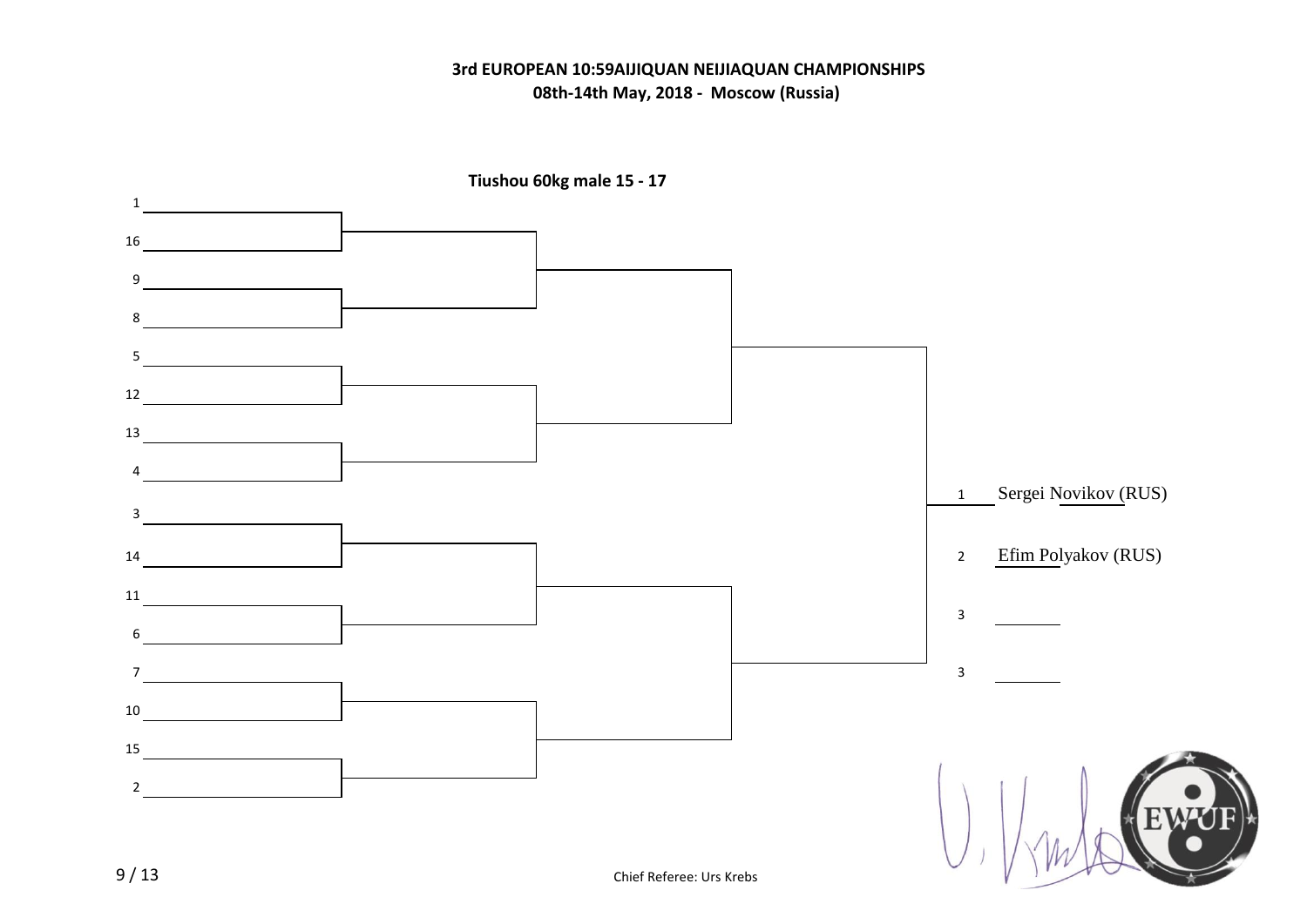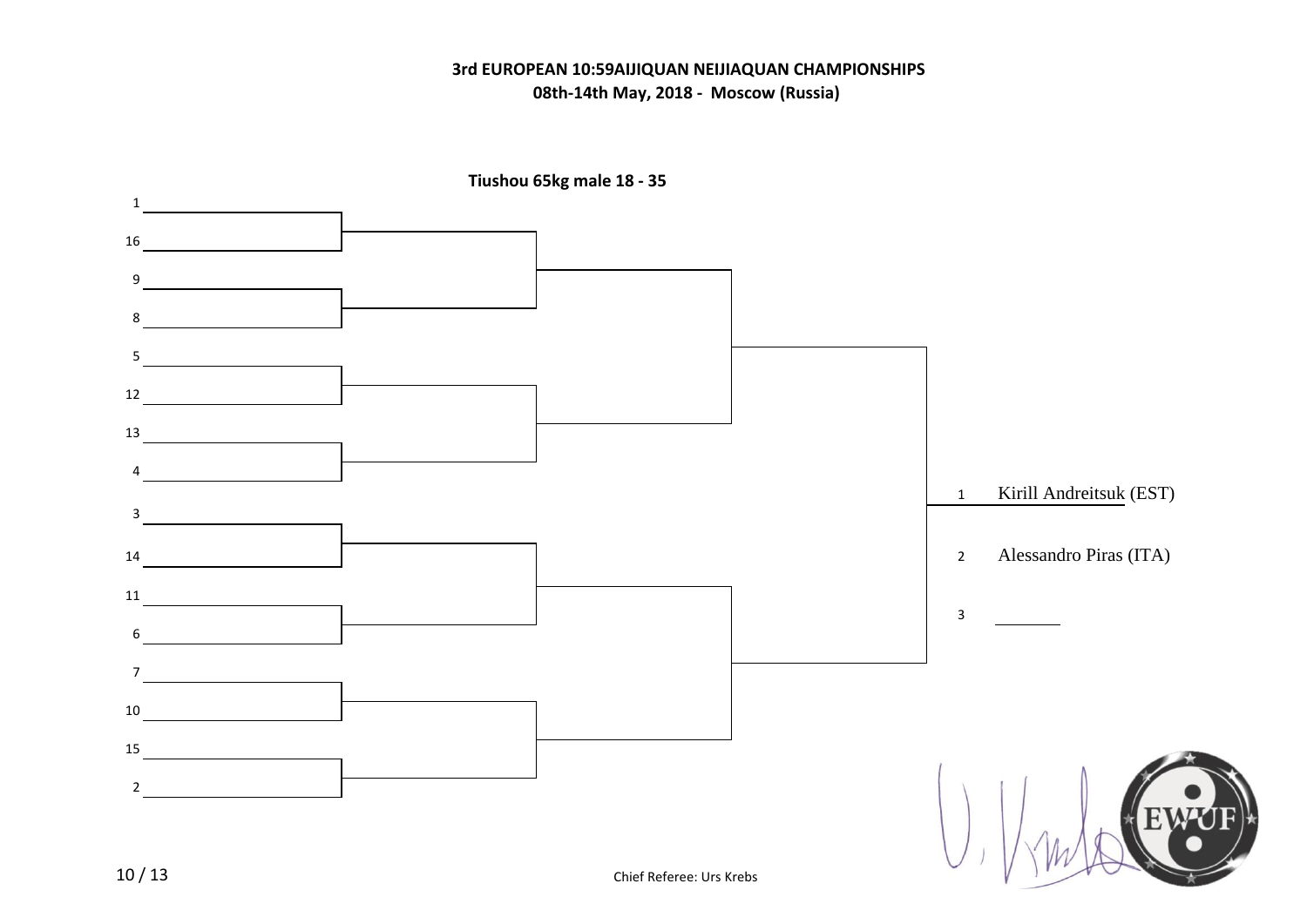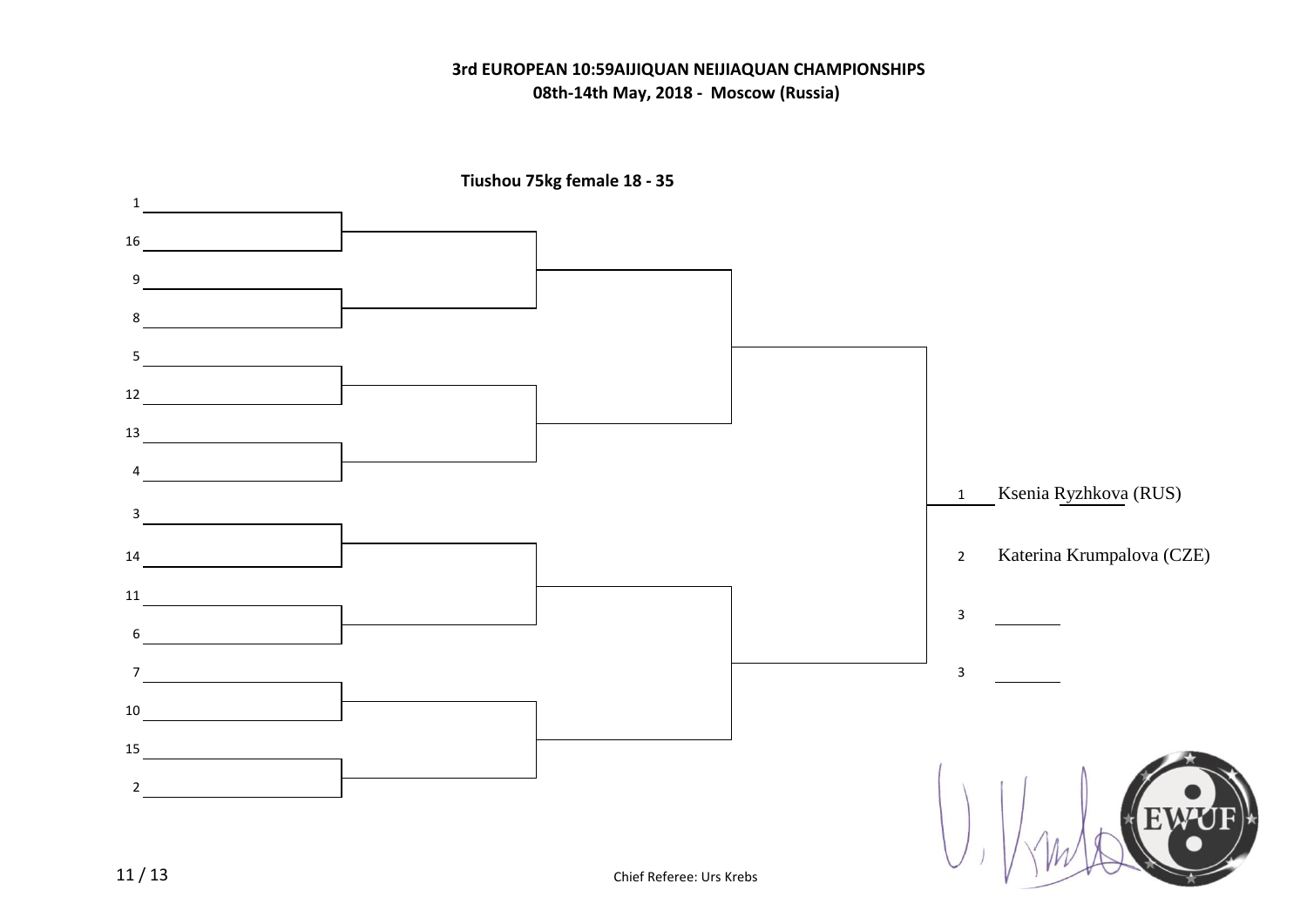